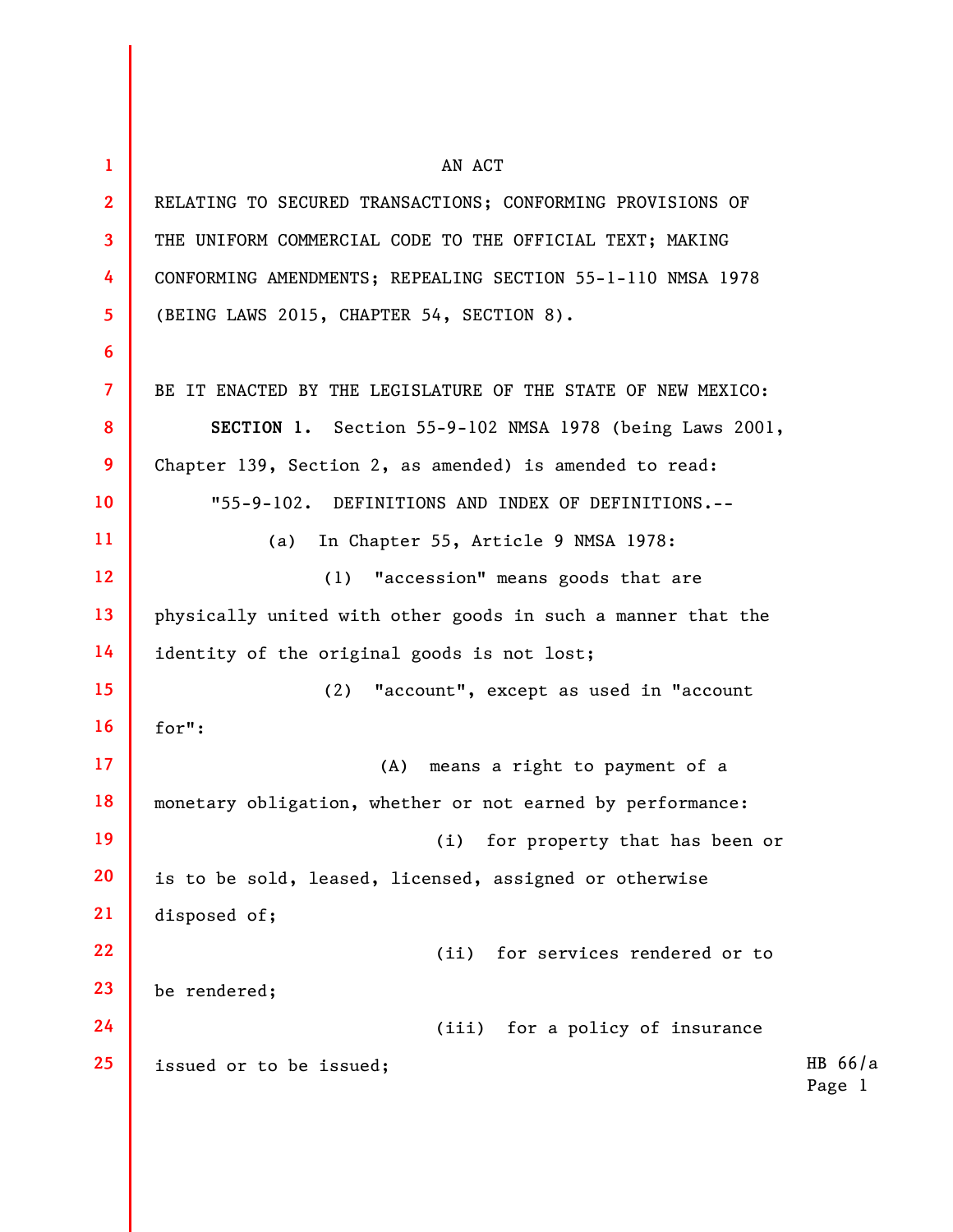HB 66/a Page 2 1 2 3 4 5 6 7 8 9 10 11 12 13 14 15 16 17 18 19 20 21 22 23 24 25 (iv) for a secondary obligation incurred or to be incurred; (v) for energy provided or to be provided; (vi) for the use or hire of a vessel under a charter or other contract; (vii) arising out of the use of a credit or charge card or information contained on or for use with the card; or (viii) as winnings in a lottery or other game of chance operated or sponsored by a state, governmental unit of a state or person licensed or authorized to operate the game by a state or governmental unit of a state; and (B) includes health-care-insurance receivables; but (C) does not include: (i) rights to payment evidenced by chattel paper or an instrument; (ii) commercial tort claims; (iii) deposit accounts; (iv) investment property; (v) letter-of-credit rights or letters of credit; or (vi) rights to payment for money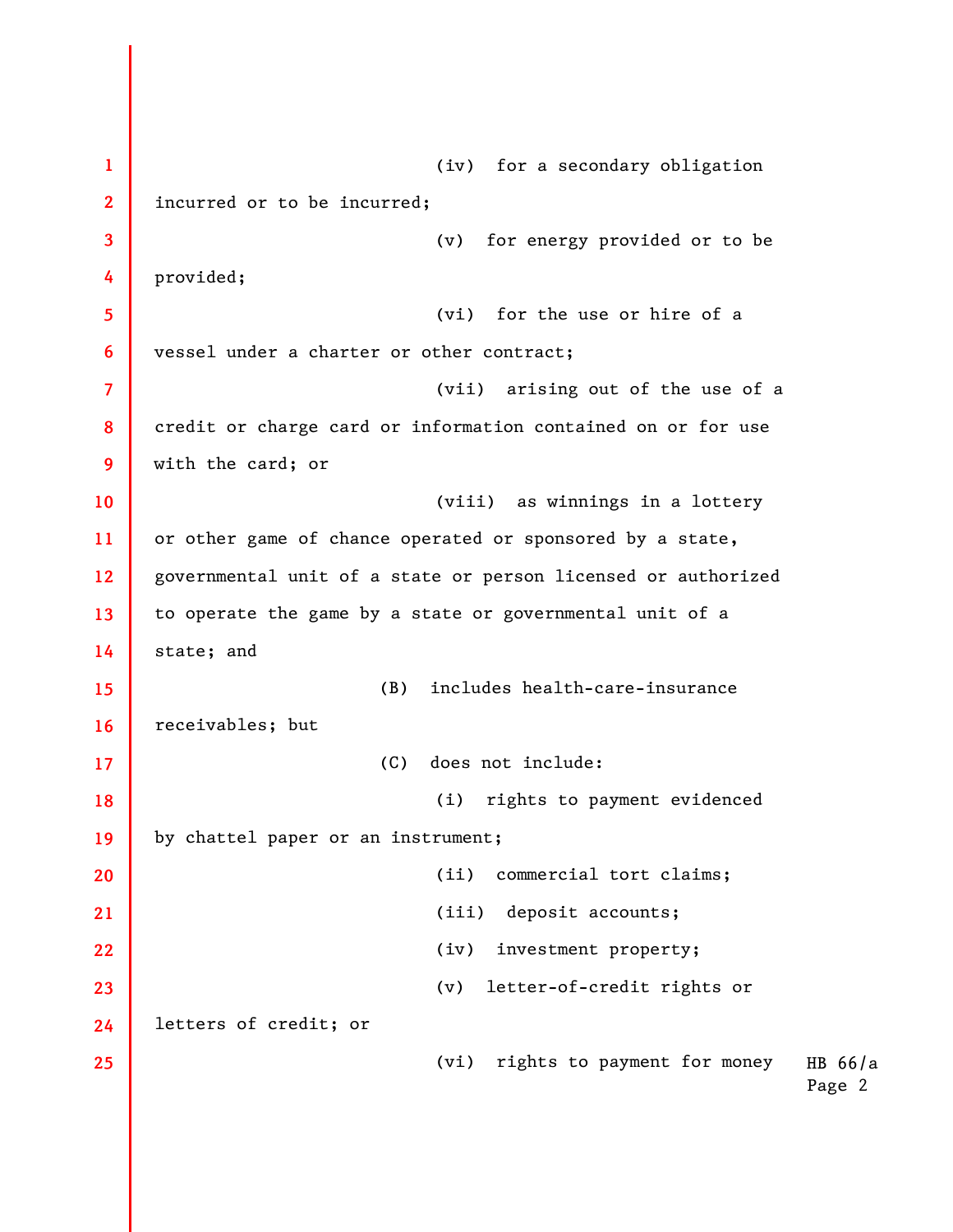HB 66/a Page 3 1 2 3 4 5 6 7 8 9 10 11 12 13 14 15 16 17 18 19 20 21 22 23 24 25 or funds advanced or sold, other than rights arising out of the use of a credit or charge card or information contained on or for use with the card; (3) "account debtor" means a person obligated on an account, chattel paper or general intangible. The term does not include persons obligated to pay a negotiable instrument, even if the instrument constitutes part of chattel paper; (4) "accounting", except as used in "accounting for", means a record: (A) authenticated by a secured party; (B) indicating the aggregate unpaid secured obligations as of a date not more than thirty-five days earlier or thirty-five days later than the date of the record; and (C) identifying the components of the obligations in reasonable detail; (5) "agricultural lien" means an interest in farm products: (A) that secures payment or performance of an obligation for: (i) goods or services furnished in connection with a debtor's farming operation; or (ii) rent on real property leased by a debtor in connection with its farming operation;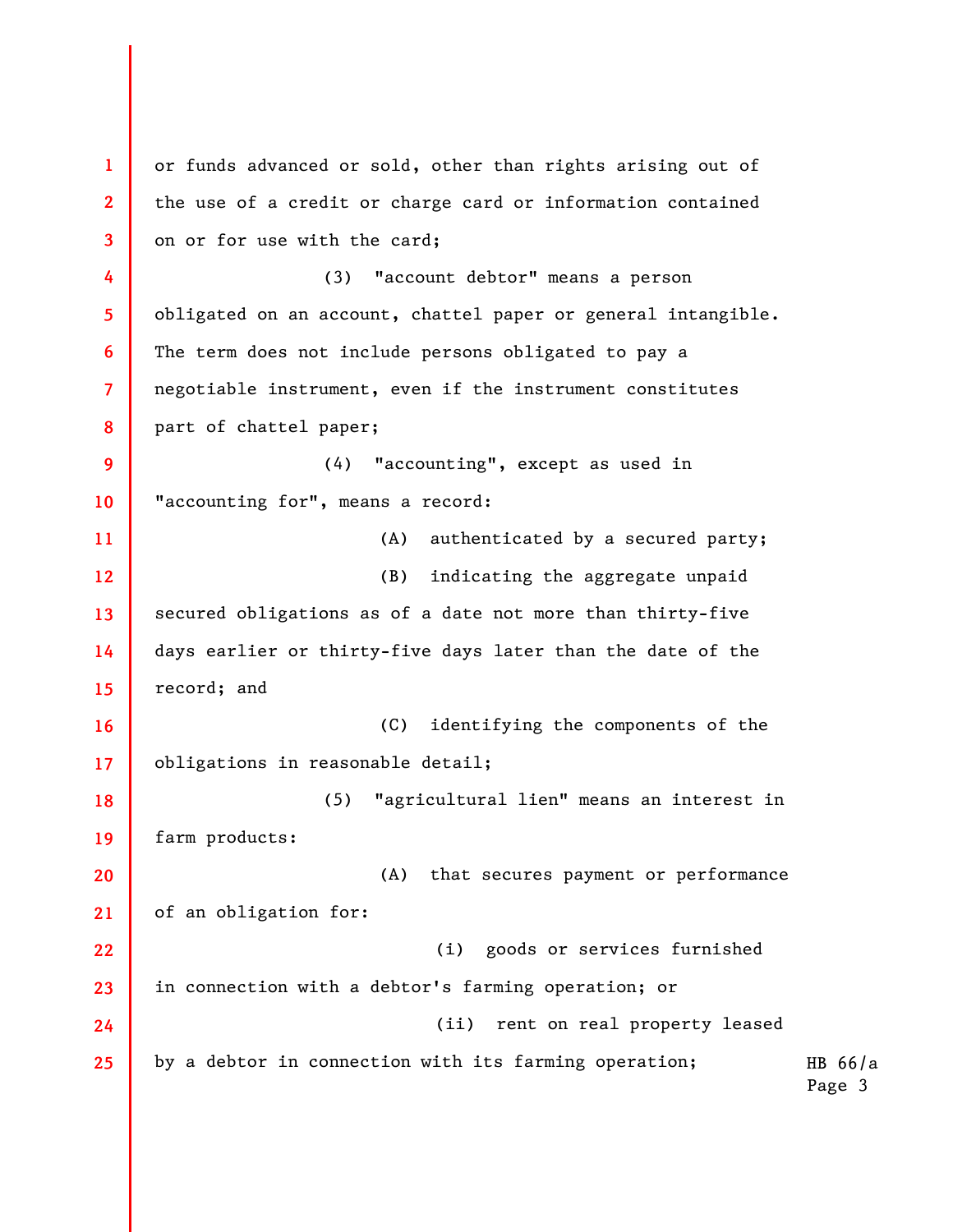HB 66/a Page 4 1 2 3 4 5 6 7 8 9 10 11 12 13 14 15 16 17 18 19 20 21 22 23 24 25 (B) that is created by statute in favor of a person that: (i) in the ordinary course of its business furnished goods or services to a debtor in connection with a debtor's farming operation; or (ii) leased real property to a debtor in connection with the debtor's farming operation; and (C) whose effectiveness does not depend on the person's possession of the personal property; (6) "as-extracted collateral" means: (A) oil, gas or other minerals that are subject to a security interest that: (i) is created by a debtor having an interest in the minerals before extraction; and (ii) attaches to the minerals as extracted; or (B) accounts arising out of the sale at the wellhead or minehead of oil, gas or other minerals in which the debtor had an interest before extraction; (7) "authenticate" means to: (A) sign; or (B) with present intent to adopt or accept a record, to attach to or logically associate with the record an electronic sound, symbol or process; (8) "bank" means an organization that is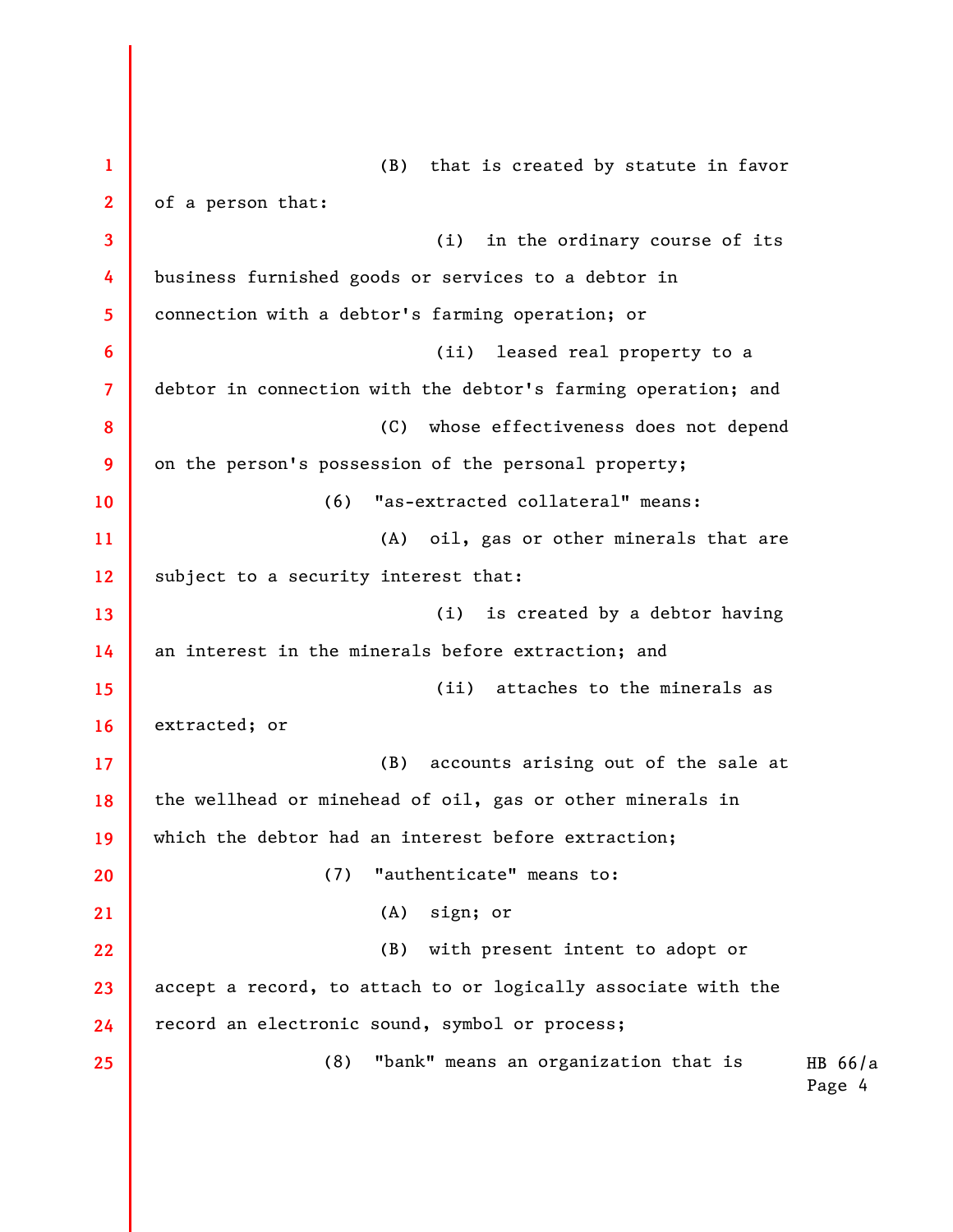engaged in the business of banking and includes savings banks, savings and loan associations, credit unions and trust companies;

1

2

3

4 5 (9) "cash proceeds" means proceeds that are money, checks, deposit accounts or the like;

6 7 8 9 10 11 12 13 14 15 16 17 (10) "certificate of title" means a certificate of title with respect to which a statute provides for the security interest in question to be indicated on the certificate as a condition or result of the security interest's obtaining priority over the rights of a lien creditor with respect to the collateral. The term includes another record maintained as an alternative to a certificate of title by the governmental unit that issues certificates of title if a statute permits the security interest in question to be indicated on the record as a condition or result of the security interest's obtaining priority over the rights of a lien creditor with respect to the collateral;

18 19 20 21 22 23 24 25 (11) "chattel paper" means a record or records that evidence both a monetary obligation and a security interest in specific goods, a security interest in specific goods and software used in the goods, a security interest in specific goods and license of software used in the goods, a lease of specific goods or a lease of specific goods and license of software used in the goods. In this paragraph, "monetary obligation" means a monetary obligation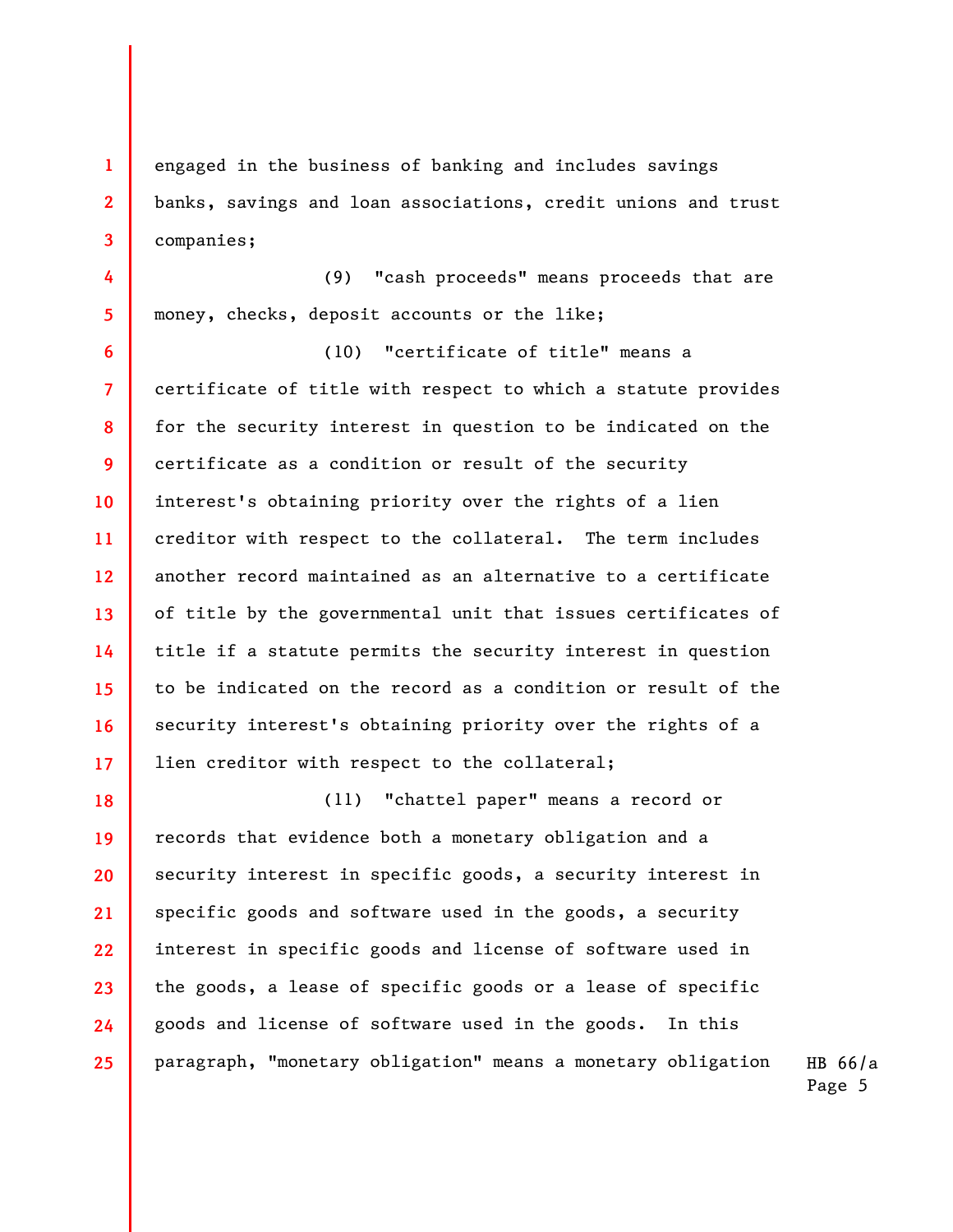HB 66/a Page 6 1 2 3 4 5 6 7 8 9 10 11 12 13 14 15 16 17 18 19 20 21 22 23 24 25 secured by the goods or owed under a lease of the goods and includes a monetary obligation with respect to software used in the goods. The term does not include: (A) charters or other contracts involving the use or hire of a vessel; or (B) records that evidence a right to payment arising out of the use of a credit or charge card or information contained on or for use with the card. If a transaction is evidenced by records that include an instrument or series of instruments, the group of records taken together constitutes chattel paper; (12) "collateral" means the property subject to a security interest or agricultural lien and includes: (A) proceeds to which a security interest attaches; (B) accounts, chattel paper, payment intangibles and promissory notes that have been sold; and (C) goods that are the subject of a consignment; (13) "commercial tort claim" means a claim arising in tort with respect to which: (A) the claimant is an organization; or (B) the claimant is an individual and the claim: (i) arose in the course of the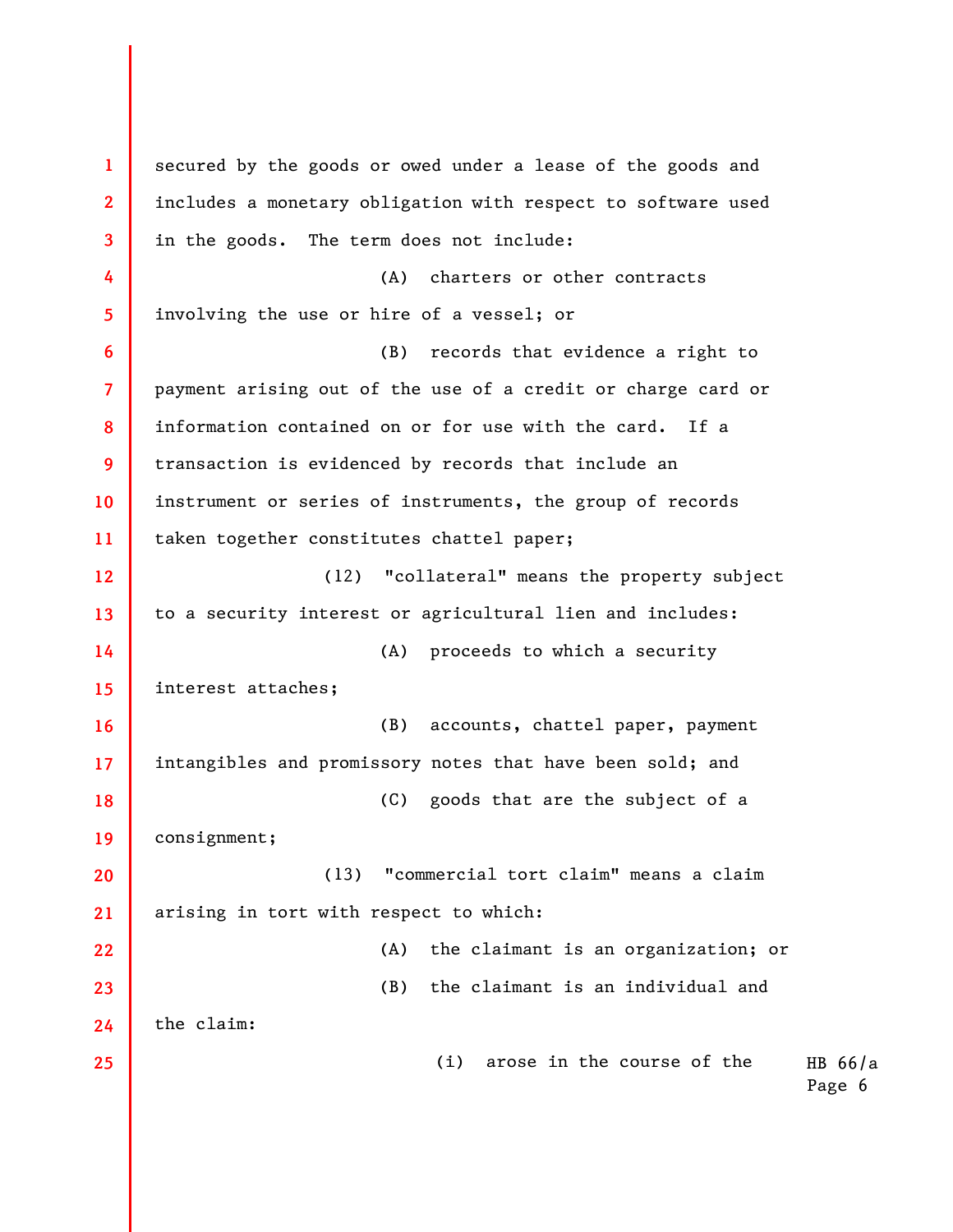1 2 3 4 5 6 7 8 9 10 11 12 13 14 15 16 17 18 19 20 21 22 23 24 25 claimant's business or profession; and (ii) does not include damages arising out of personal injury to or the death of an individual; (14) "commodity account" means an account maintained by a commodity intermediary in which a commodity contract is carried for a commodity customer; (15) "commodity contract" means a commodity futures contract, an option on a commodity futures contract, a commodity option or another contract if the contract or option is: (A) traded on or subject to the rules of a board of trade that has been designated as a contract market for such a contract pursuant to federal commodities laws; or (B) traded on a foreign commodity board of trade, exchange or market, and is carried on the books of a commodity intermediary for a commodity customer; (16) "commodity customer" means a person for which a commodity intermediary carries a commodity contract on its books; (17) "commodity intermediary" means a person that: (A) is registered as a futures commission merchant under federal commodities law; or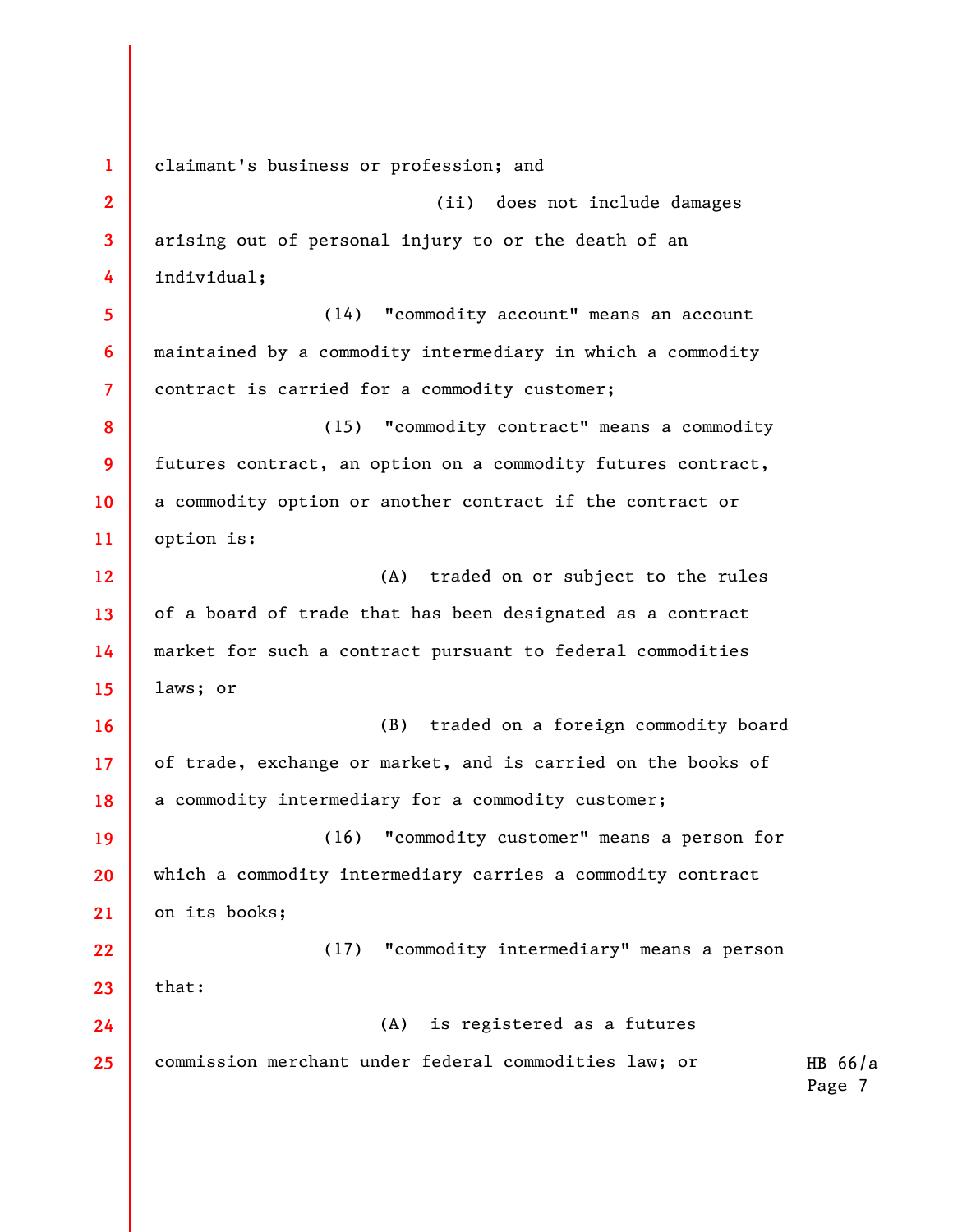HB 66/a Page 8 1 2 3 4 5 6 7 8 9 10 11 12 13 14 15 16 17 18 19 20 21 22 23 24 25 (B) in the ordinary course of its business provides clearance or settlement services for a board of trade that has been designated as a contract market pursuant to federal commodities law; (18) "communicate" means: (A) to send a written or other tangible record; (B) to transmit a record by any means agreed upon by the persons sending and receiving the record; or (C) in the case of transmission of a record to or by a filing office, to transmit a record by any means prescribed by filing-office rule; (19) "consignee" means a merchant to which goods are delivered in a consignment; (20) "consignment" means a transaction, regardless of its form, in which a person delivers goods to a merchant for the purpose of sale and: (A) the merchant: (i) deals in goods of that kind under a name other than the name of the person making delivery; (ii) is not an auctioneer; and (iii) is not generally known by its creditors to be substantially engaged in selling the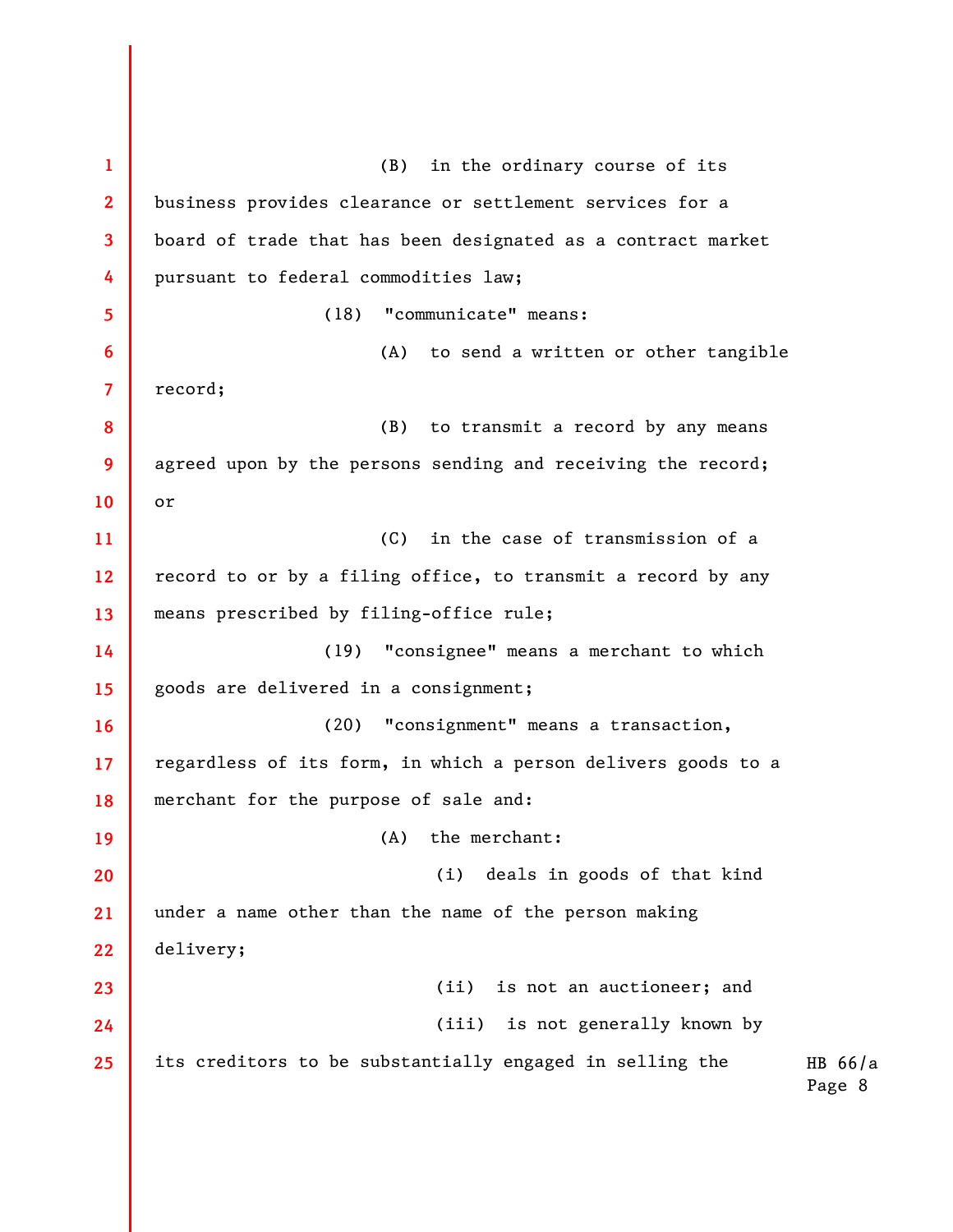1 2 3 4 5 6 7 8 9 10 11 12 13 14 15 16 17 18 19 20 21 22 23 24 25 goods of others; (B) with respect to each delivery, the aggregate value of the goods is one thousand dollars  $(§1,000)$ or more at the time of delivery; (C) the goods are not consumer goods immediately before delivery; and (D) the transaction does not create a security interest that secures an obligation; (21) "consignor" means a person that delivers goods to a consignee in a consignment; (22) "consumer debtor" means a debtor in a consumer transaction; (23) "consumer goods" means goods that are used or bought for use primarily for personal, family or household purposes; (24) "consumer-goods transaction" means a consumer transaction in which: (A) an individual incurs an obligation primarily for personal, family or household purposes; and (B) a security interest in consumer goods secures the obligation; (25) "consumer obligor" means an obligor who is an individual and who incurred the obligation as part of a transaction entered into primarily for personal, family or household purposes;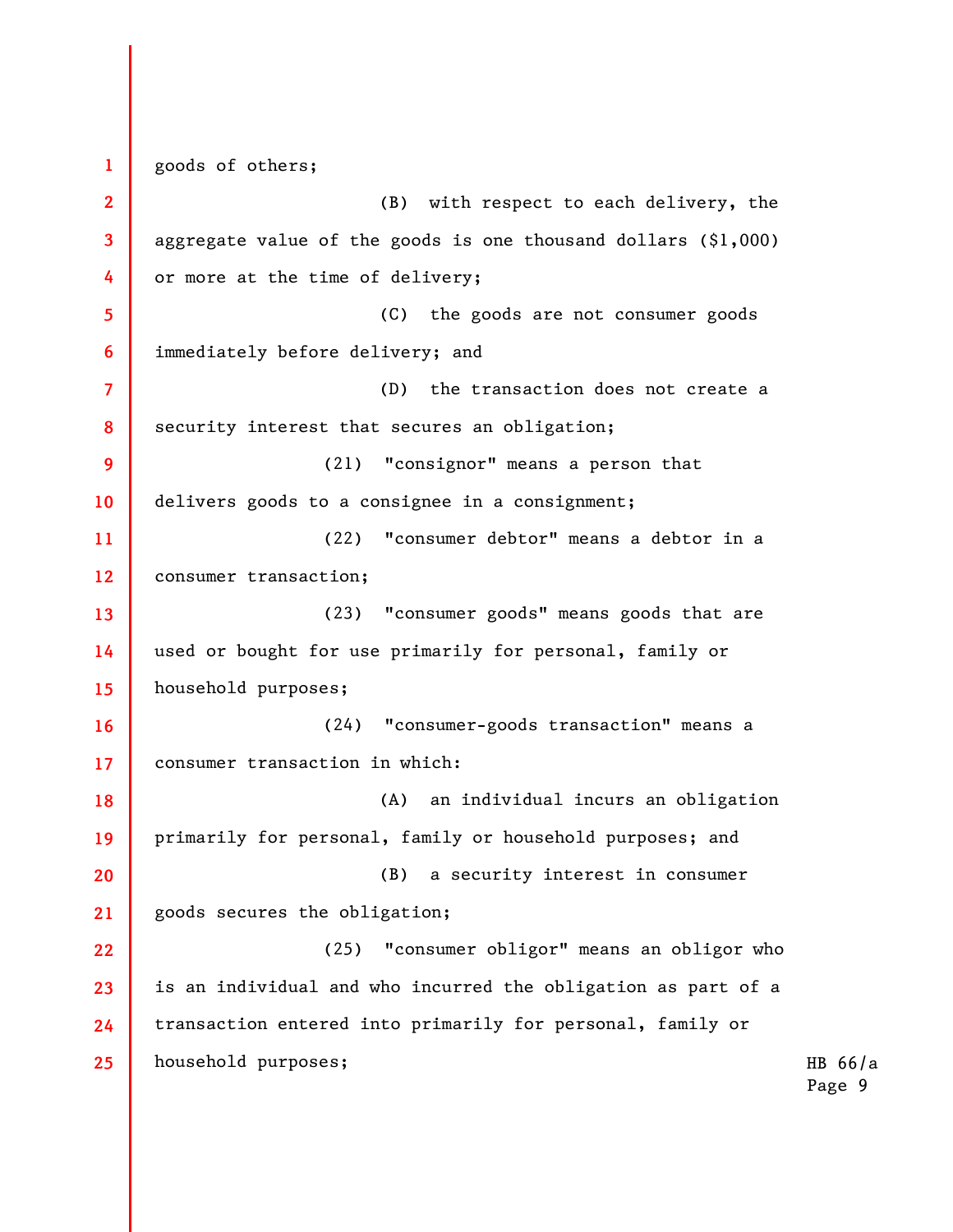HB 66/a Page 10 1 2 3 4 5 6 7 8 9 10 11 12 13 14 15 16 17 18 19 20 21 22 23 24 25 (26) "consumer transaction" means a transaction in which: (A) an individual incurs an obligation primarily for personal, family or household purposes; (B) a security interest secures the obligation; and (C) the collateral is held or acquired primarily for personal, family or household purposes. The term includes consumer-goods transactions; (27) "continuation statement" means an amendment of a financing statement that: (A) identifies, by its file number, the initial financing statement to which it relates; and (B) indicates that it is a continuation statement for, or that it is filed to continue the effectiveness of, the identified financing statement; (28) "debtor" means: (A) a person having an interest, other than a security interest or other lien, in the collateral, whether or not the person is an obligor; (B) a seller of accounts, chattel paper, payment intangibles or promissory notes; or (C) a consignee; (29) "deposit account" means a demand, time, savings, passbook or similar account maintained with a bank.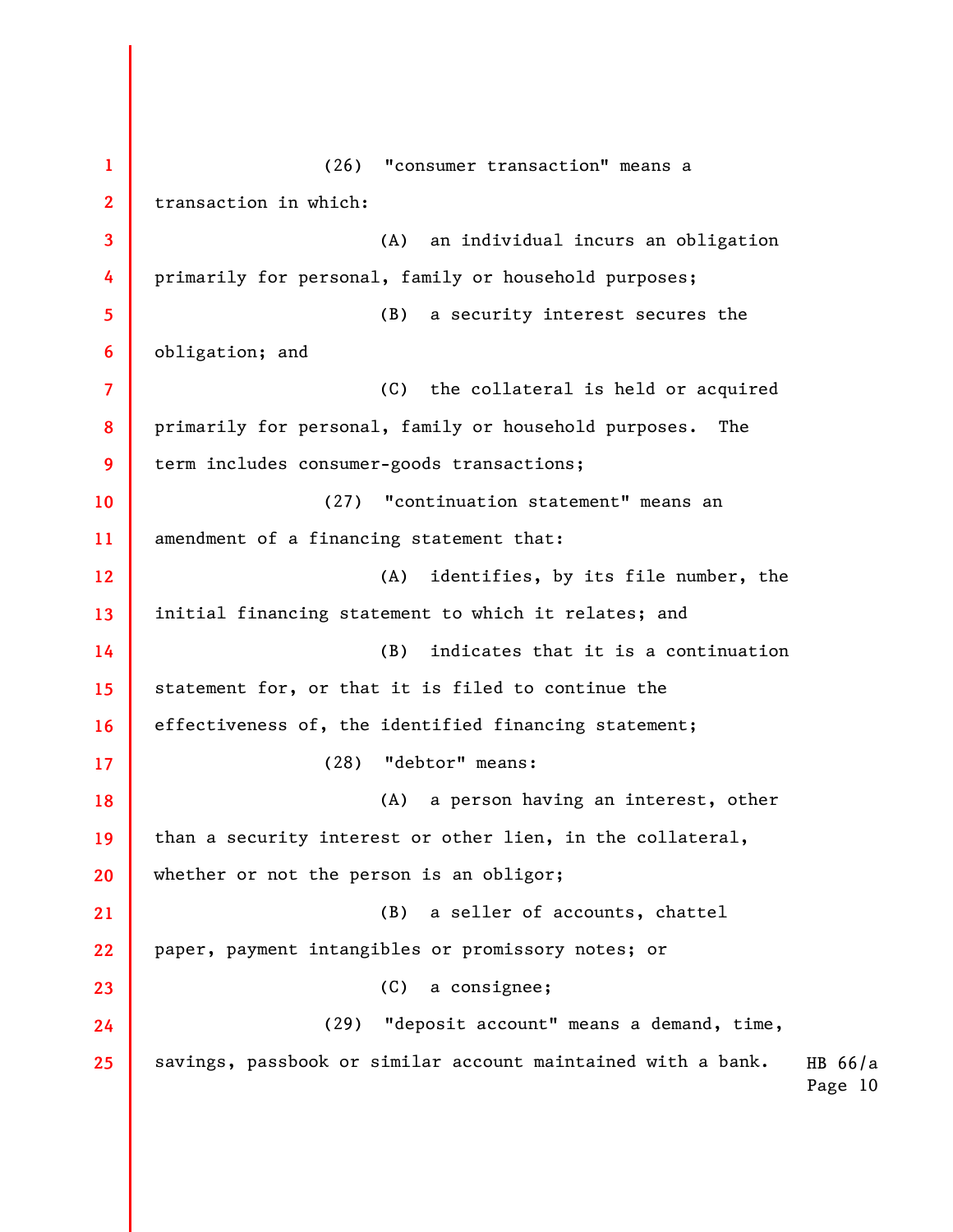HB 66/a Page 11 1 2 3 4 5 6 7 8 9 10 11 12 13 14 15 16 17 18 19 20 21 22 23 24 25 The term does not include investment property or accounts evidenced by an instrument; (30) "document" means a document of title or a receipt of the type described in Subsection (b) of Section 55-7-201 NMSA 1978; (31) "electronic chattel paper" means chattel paper evidenced by a record or records consisting of information stored in an electronic medium; (32) "encumbrance" means a right, other than an ownership interest, in real property. The term includes mortgages and other liens on real property; (33) "equipment" means goods other than inventory, farm products or consumer goods; (34) "farm products" means goods, other than standing timber, with respect to which the debtor is engaged in a farming operation and that are: (A) crops grown, growing or to be grown, including: (i) crops produced on trees, vines and bushes; and (ii) aquatic goods produced in aquacultural operations; (B) livestock, born or unborn, including aquatic goods produced in aquacultural operations; (C) supplies used or produced in a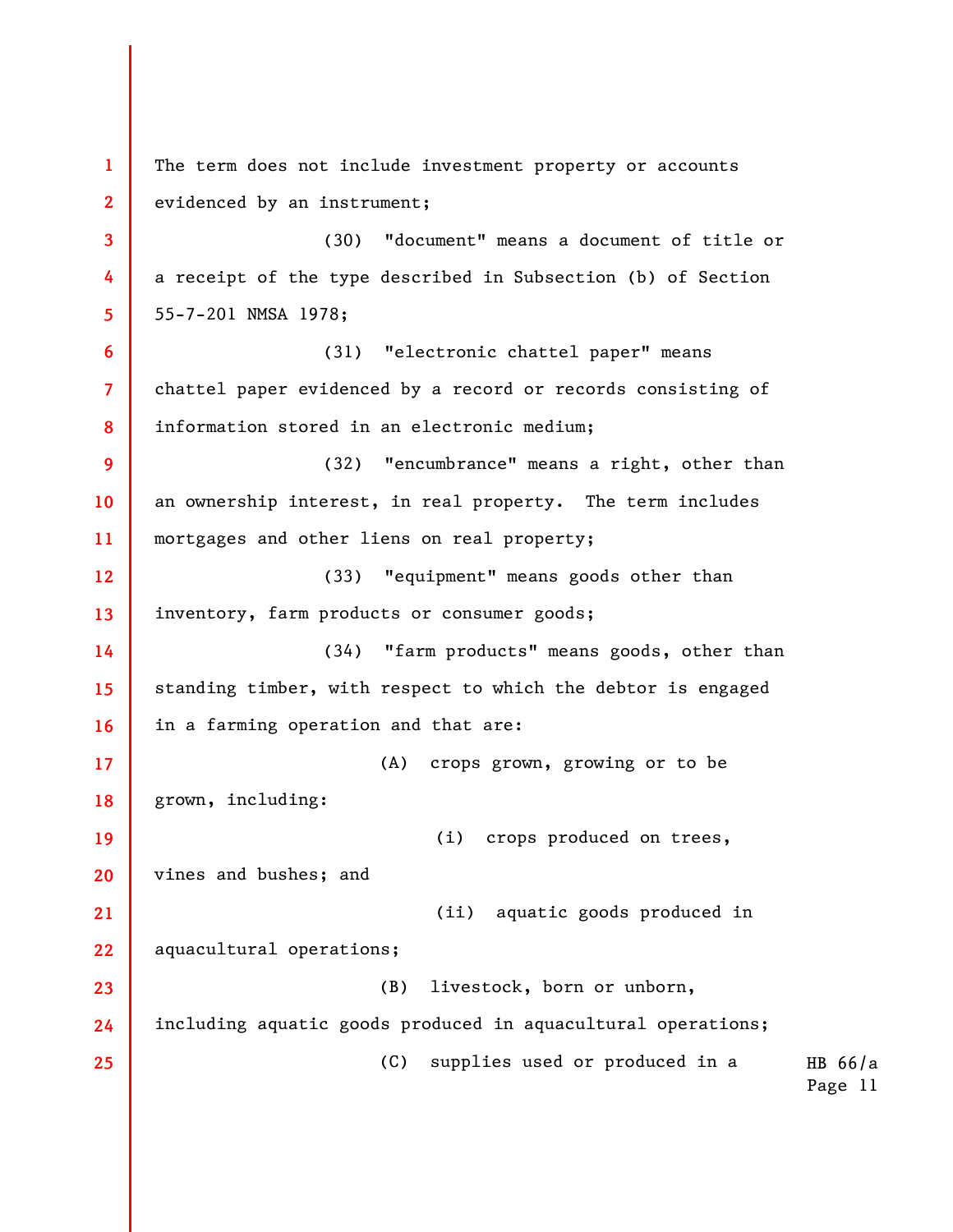HB 66/a 1 2 3 4 5 6 7 8 9 10 11 12 13 14 15 16 17 18 19 20 21 22 23 24 25 farming operation; or (D) products of crops or livestock in their unmanufactured states; (35) "farming operation" means raising, cultivating, propagating, fattening, grazing or any other farming, livestock or aquacultural operation; (36) "file number" means the number assigned to an initial financing statement pursuant to Subsection (a) of Section 55-9-519 NMSA 1978; (37) "filing office" means an office designated in Section 55-9-501 NMSA 1978 as the place to file a financing statement; (38) "filing-office rule" means a rule adopted pursuant to Section 55-9-526 NMSA 1978; (39) "financing statement" means a record or records composed of an initial financing statement and any filed record relating to the initial financing statement; (40) "fixture filing" means the filing of a financing statement covering goods that are or are to become fixtures and satisfying Subsections (a) and (b) of Section 55-9-502 NMSA 1978. The term includes the filing of a financing statement covering goods of a transmitting utility that are or are to become fixtures; (41) "fixtures" means goods that have become so related to particular real property that an interest in

Page 12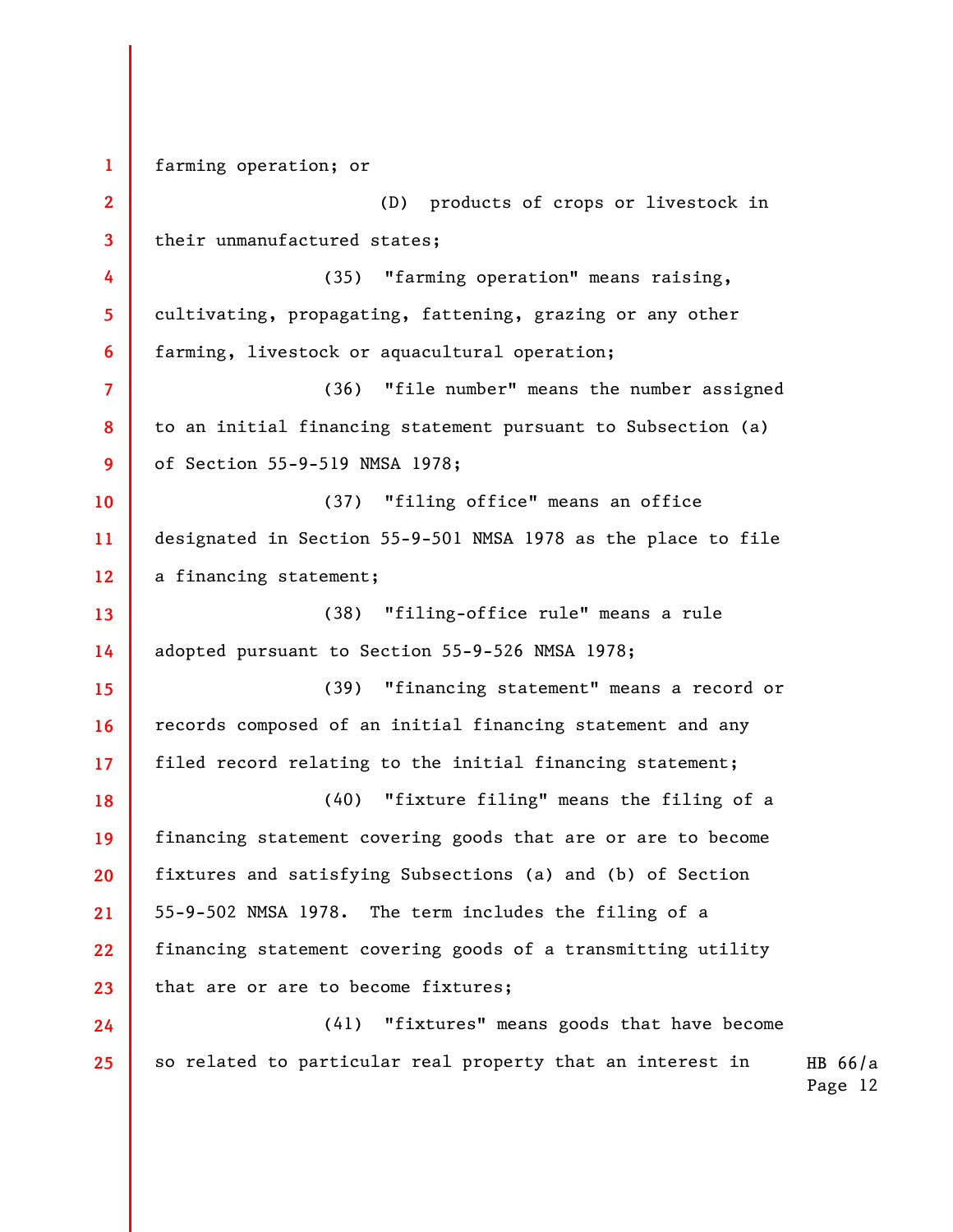1 them arises under real property law;

HB 66/a Page 13 2 3 4 5 6 7 8 9 10 11 12 13 14 15 16 17 18 19 20 21 22 23 24 25 (42) "general intangible" means any personal property, including things in action, other than accounts, chattel paper, commercial tort claims, deposit accounts, documents, goods, instruments, investment property, letterof-credit rights, letters of credit, money and oil, gas or other minerals before extraction. The term includes payment intangibles and software; (43) "good faith" means honesty in fact and the observance of reasonable commercial standards of fair dealing; (44) "goods" means all things that are movable when a security interest attaches and: (A) includes: (i) fixtures; (ii) standing timber that is to be cut and removed under a conveyance or contract for sale; (iii) the unborn young of animals; (iv) crops grown, growing or to be grown, even if the crops are produced on trees, vines or bushes; (v) manufactured homes; and (vi) a computer program embedded in goods and any supporting information provided in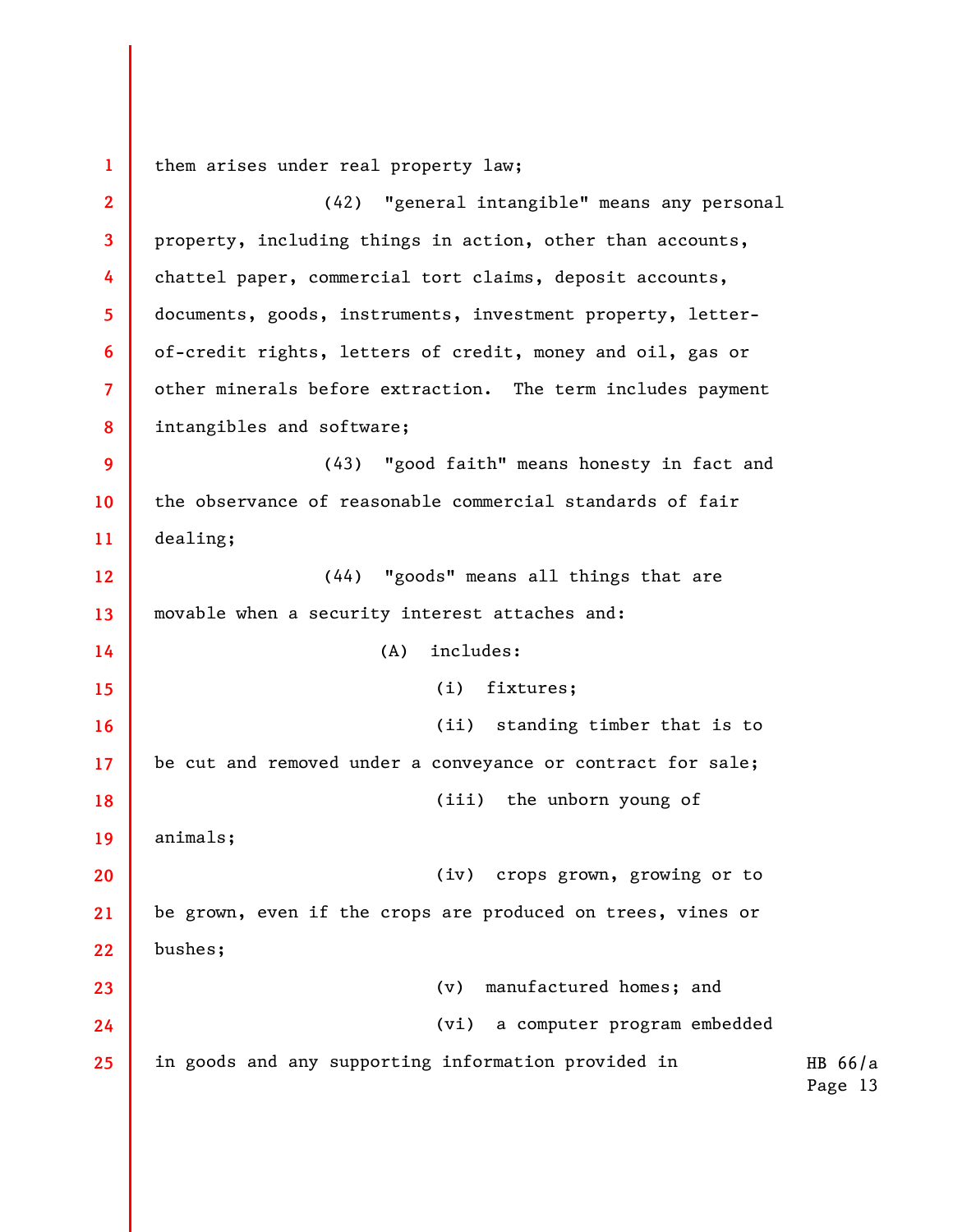1 2 3 4 5 6 7 8 9 10 11 12 13 14 15 16 17 18 19 20 21 22 23 24 25 connection with a transaction relating to the program if the program is associated with the goods in such a manner that it customarily is considered part of the goods, or by becoming the owner of the goods, a person acquires a right to use the program in connection with the goods; but (B) does not include: (i) a computer program embedded in goods that consist solely of the medium in which the program is embedded; or (ii) accounts, chattel paper, commercial tort claims, deposit accounts, documents, general intangibles, instruments, investment property, letter-ofcredit rights, letters of credit, money or oil, gas or other minerals before extraction; (45) "governmental unit" means a subdivision, agency, department, county, parish, municipality or other unit of the government of the United States, a state or a foreign country. The term includes an organization having a separate corporate existence if the organization is eligible to issue debt on which interest is exempt from income taxation under the laws of the United States; (46) "health-care-insurance receivable" means an interest in or claim under a policy of insurance that is a right to payment of a monetary obligation for health care goods or services provided or to be provided;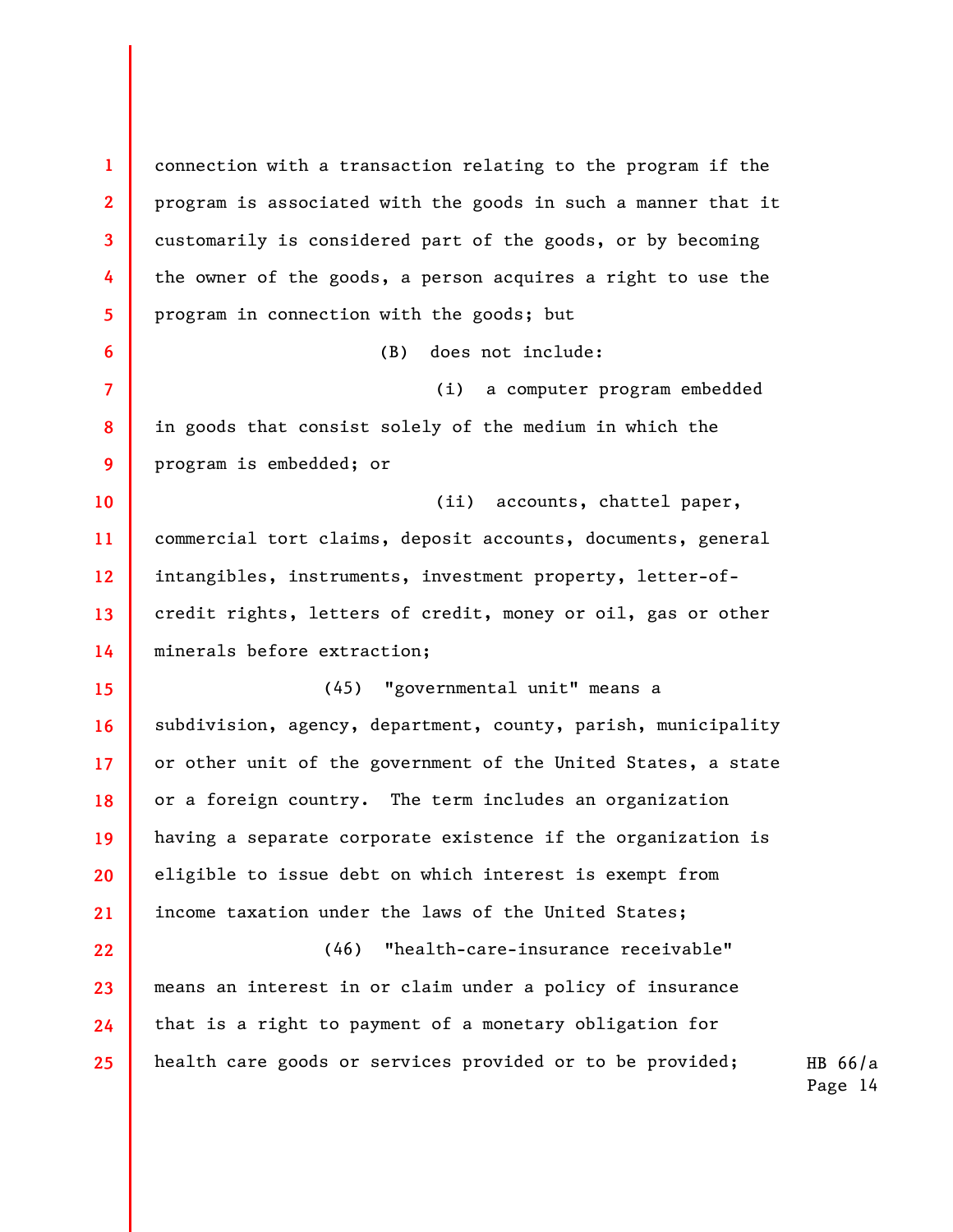| $\mathbf{1}$    | (47) "instrument" means a negotiable                          |                      |
|-----------------|---------------------------------------------------------------|----------------------|
| $\mathbf{2}$    | instrument or any other writing that evidences a right to the |                      |
| $\mathbf{3}$    | payment of a monetary obligation, is not itself a security    |                      |
| 4               | agreement or lease and is of a type that in ordinary course   |                      |
| 5               | of business is transferred by delivery with any necessary     |                      |
| 6               | indorsement or assignment. The term does not include:         |                      |
| $\overline{7}$  | (A)<br>investment property;                                   |                      |
| 8               | letters of credit; or<br>(B)                                  |                      |
| 9               | (C)<br>writings that evidence a right to                      |                      |
| 10              | payment arising out of the use of a credit or charge card or  |                      |
| 11              | information contained on or for use with the card;            |                      |
| 12 <sup>2</sup> | "inventory" means goods, other than<br>(48)                   |                      |
| 13              | farm products, that:                                          |                      |
| 14              | (A)<br>are leased by a person as lessor;                      |                      |
| 15              | (B) are held by a person for sale or                          |                      |
| 16              | lease or to be furnished under a contract of service;         |                      |
| 17 <sup>2</sup> | (C) are furnished by a person under a                         |                      |
| 18              | contract of service; or                                       |                      |
| 19              | consist of raw materials, work in<br>(D)                      |                      |
| 20              | process or materials used or consumed in a business;          |                      |
| 21              | (49) "investment property" means a security,                  |                      |
| 22              | whether certificated or uncertificated, security entitlement, |                      |
| 23              | securities account, commodity contract or commodity account;  |                      |
| 24              | (50) "jurisdiction of organization", with                     |                      |
| 25              | respect to a registered organization, means the jurisdiction  | HB $66/a$<br>Page 15 |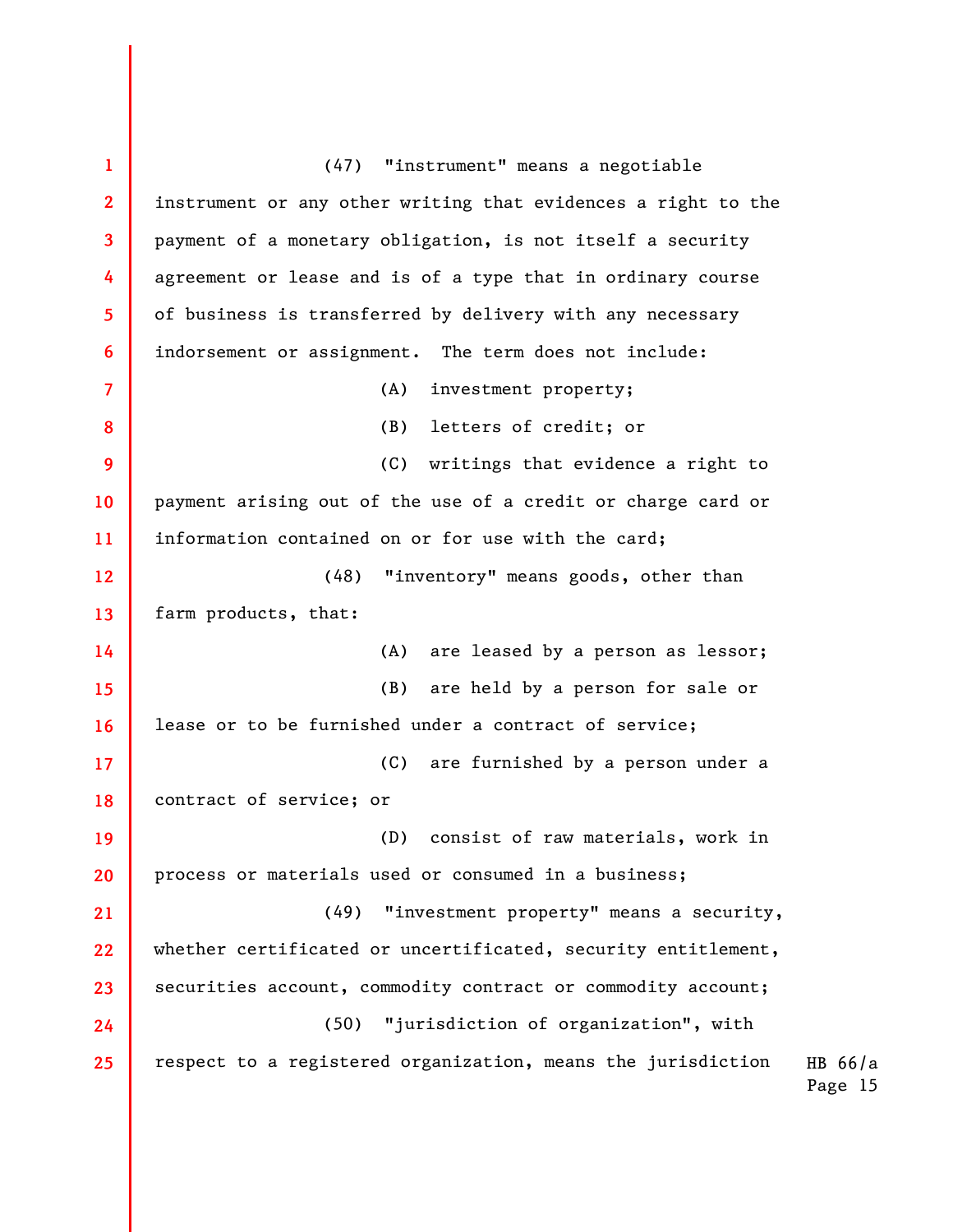| 1              | under whose law the organization is formed or organized;           |
|----------------|--------------------------------------------------------------------|
| $\overline{2}$ | (51) "letter-of-credit right" means a right                        |
| 3              | to payment or performance under a letter of credit, whether        |
| 4              | or not the beneficiary has demanded or is at the time              |
| 5              | entitled to demand payment or performance. The term does not       |
| 6              | include the right of a beneficiary to demand payment or            |
| $\overline{7}$ | performance under a letter of credit;                              |
| 8              | "lien creditor" means:<br>(52)                                     |
| 9              | a creditor that has acquired a lien<br>(A)                         |
| 10             | on the property involved by attachment, levy or the like;          |
| 11             | an assignee for benefit of<br>(B)                                  |
| 12             | creditors from the time of assignment;                             |
| 13             | a trustee in bankruptcy from the<br>(C)                            |
| 14             | date of the filing of the petition; or                             |
| 15             | a receiver in equity from the time<br>(D)                          |
| 16             | of appointment;                                                    |
| 17             | "manufactured home" means a structure,<br>(53)                     |
| 18             | transportable in one or more sections, which, in the               |
| 19             | traveling mode, is eight body feet or more in width or forty       |
| 20             | body feet or more in length, or, when erected on site, is          |
| 21             | three hundred twenty or more square feet, and which is built       |
| 22             | on a permanent chassis and designed to be used as a dwelling       |
| 23             | with or without a permanent foundation when connected to the       |
| 24             | required utilities, and includes the plumbing, heating, air-       |
| 25             | conditioning and electrical systems contained therein.<br>The<br>Η |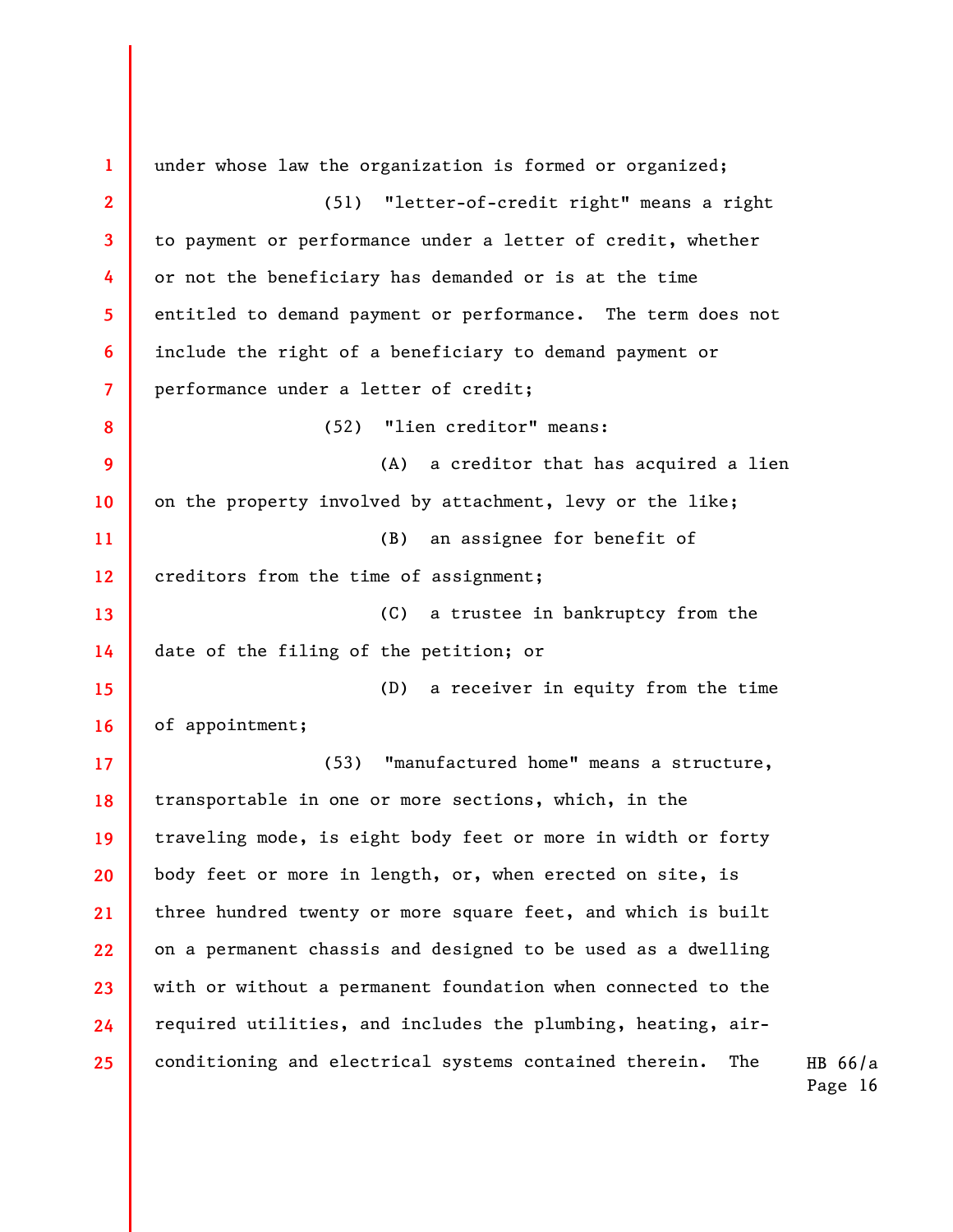HB 66/a Page 17 1 2 3 4 5 6 7 8 9 10 11 12 13 14 15 16 17 18 19 20 21 22 23 24 25 term includes any structure that meets all of the requirements of this paragraph except the size requirements and with respect to which the manufacturer voluntarily files a certification required by the United States secretary of housing and urban development and complies with the standards established under 42 USCA; (54) "manufactured-home transaction" means a secured transaction: (A) that creates a purchase-money security interest in a manufactured home, other than a manufactured home held as inventory; or (B) in which a manufactured home, other than a manufactured home held as inventory, is the primary collateral; (55) "mortgage" means a consensual interest in real property, including fixtures, that secures payment or performance of an obligation; (56) "new debtor" means a person that becomes bound as debtor under Subsection (d) of Section 55-9-203 NMSA 1978 by a security agreement previously entered into by another person; (57) "new value" means: (A) money; (B) money's worth in property, services or new credit; or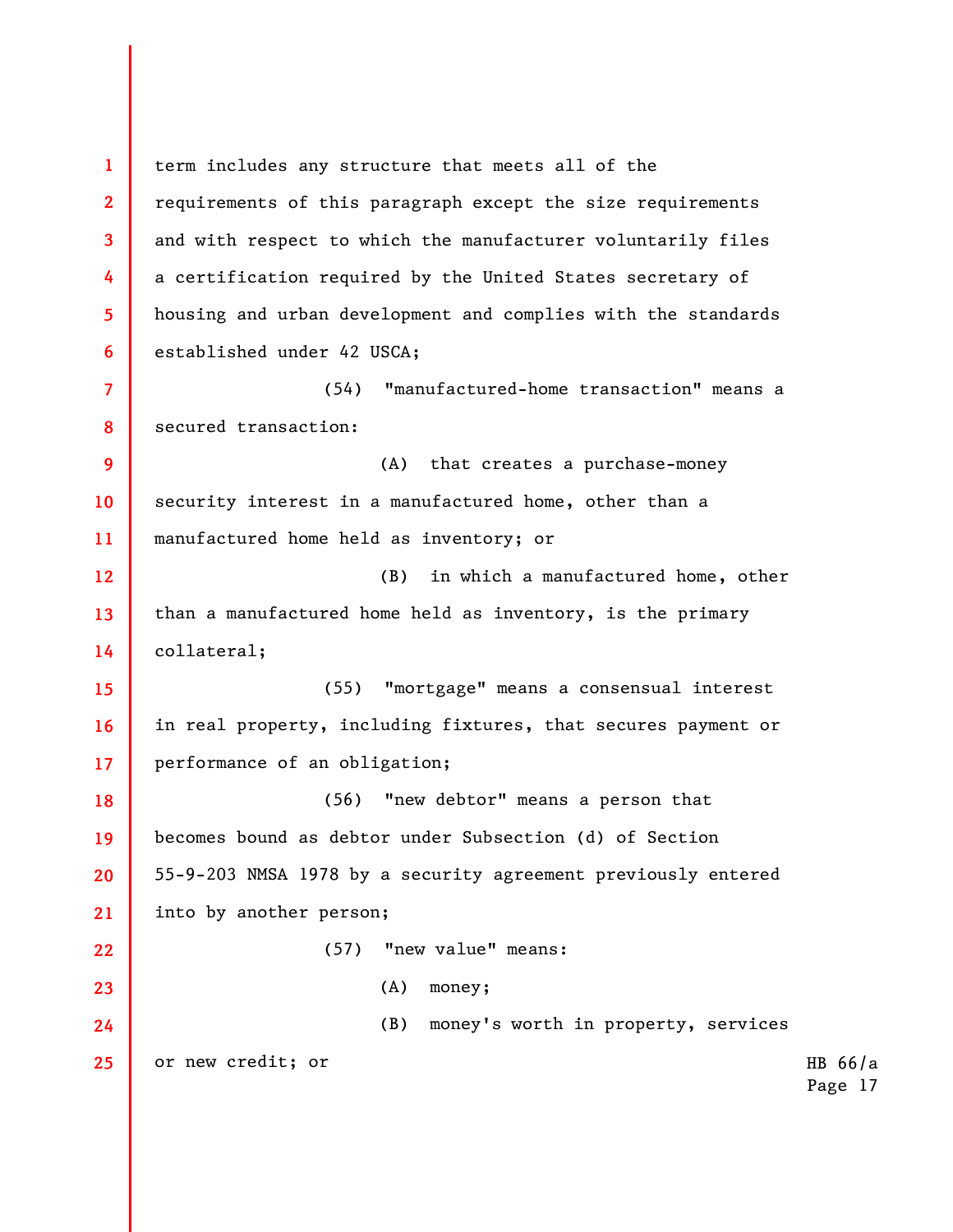HB 66/a Page 18 1 2 3 4 5 6 7 8 9 10 11 12 13 14 15 16 17 18 19 20 21 22 23 24 25 (C) release by a transferee of an interest in property previously transferred to the transferee. The term does not include an obligation substituted for another obligation; (58) "noncash proceeds" means proceeds other than cash proceeds; (59) "obligor" means a person that, with respect to an obligation secured by a security interest in or an agricultural lien on the collateral: (A) owes payment or other performance of the obligation; (B) has provided property other than the collateral to secure payment or other performance of the obligation; or (C) is otherwise accountable in whole or in part for payment or other performance of the obligation. The term does not include issuers or nominated persons under a letter of credit; (60) "original debtor", except as used in Subsection (c) of Section 55-9-310 NMSA 1978, means a person that, as debtor, entered into a security agreement to which a new debtor has become bound under Subsection (d) of Section 55-9-203 NMSA 1978; (61) "payment intangible" means a general intangible under which the account debtor's principal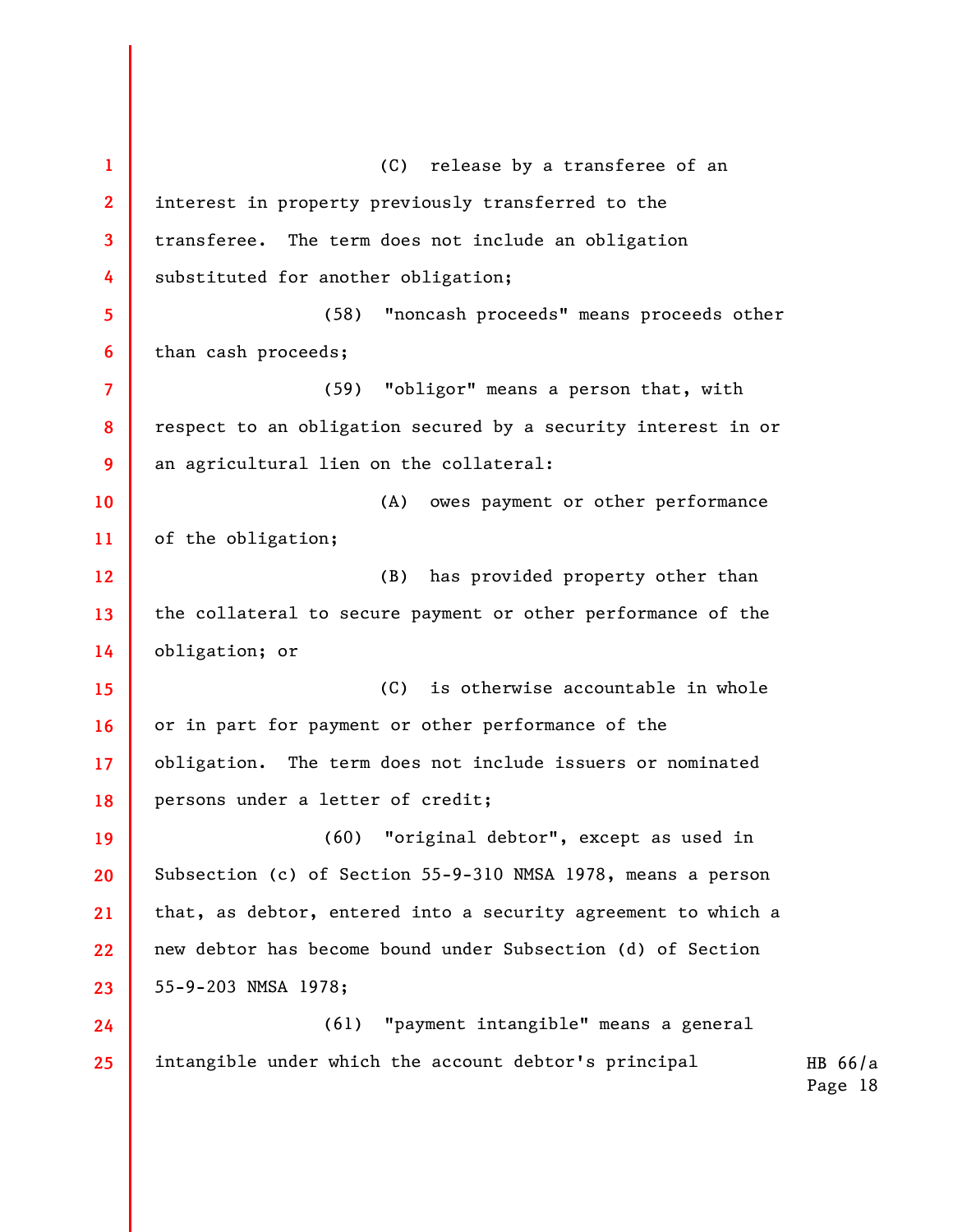HB 66/a Page 19 1 2 3 4 5 6 7 8 9 10 11 12 13 14 15 16 17 18 19 20 21 22 23 24 25 obligation is a monetary obligation; (62) "person related to", with respect to an individual, means: (A) the spouse of the individual; (B) a brother, brother-in-law, sister or sister-in-law of the individual; (C) an ancestor or lineal descendant of the individual or the individual's spouse; or (D) any other relative, by blood or marriage, of the individual or the individual's spouse who shares the same home with the individual; (63) "person related to", with respect to an organization, means: (A) a person directly or indirectly controlling, controlled by or under common control with the organization; (B) an officer or director of, or a person performing similar functions with respect to, the organization; (C) an officer or director of, or a person performing similar functions with respect to, a person described in Subparagraph (A) of this paragraph; (D) the spouse of an individual described in Subparagraph (A), (B) or (C) of this paragraph; or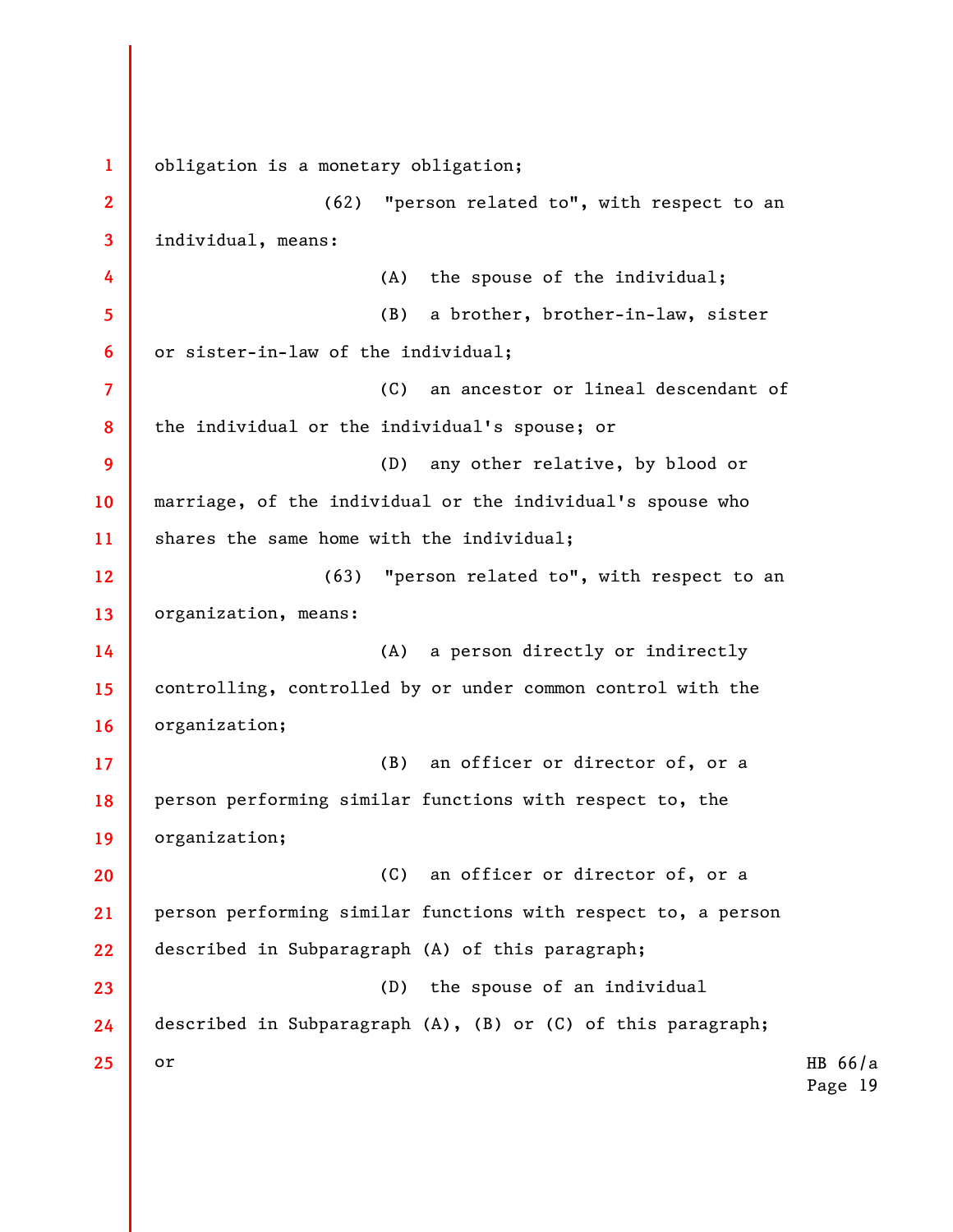| $\mathbf{1}$    | an individual who is related by<br>(E)                               |    |
|-----------------|----------------------------------------------------------------------|----|
| $\overline{2}$  | blood or marriage to an individual described in Subparagraph         |    |
| 3               | $(A)$ , $(B)$ , $(C)$ or $(D)$ of this paragraph and shares the same |    |
| 4               | home with the individual;                                            |    |
| 5               | "proceeds", except as used in<br>(64)                                |    |
| 6               | Subsection (b) of Section 55-9-609 NMSA 1978, means:                 |    |
| 7               | whatever is acquired upon the sale,<br>(A)                           |    |
| 8               | lease, license, exchange or other disposition of collateral;         |    |
| 9               | (B)<br>whatever is collected on, or                                  |    |
| 10              | distributed on account of, collateral;                               |    |
| 11              | (C)<br>rights arising out of collateral;                             |    |
| 12              | to the extent of the value of<br>(D)                                 |    |
| 13              | collateral, claims arising out of the loss, nonconformity or         |    |
| 14              | interference with the use of, defects or infringement of             |    |
| 15              | rights in, or damage to, the collateral; or                          |    |
| 16              | to the extent of the value of<br>(E)                                 |    |
| 17              | collateral and to the extent payable to the debtor or the            |    |
| 18              | secured party, insurance payable by reason of the loss or            |    |
| 19              | nonconformity of, defects or infringement of rights in, or           |    |
| 20              | damage to, the collateral;                                           |    |
| 21              | (65) "promissory note" means an instrument                           |    |
| 22              | that evidences a promise to pay a monetary obligation, does          |    |
| 23              | not evidence an order to pay and does not contain an                 |    |
| 24              | acknowledgment by a bank that the bank has received for              |    |
| 25 <sub>2</sub> | deposit a sum of money or funds;                                     | HB |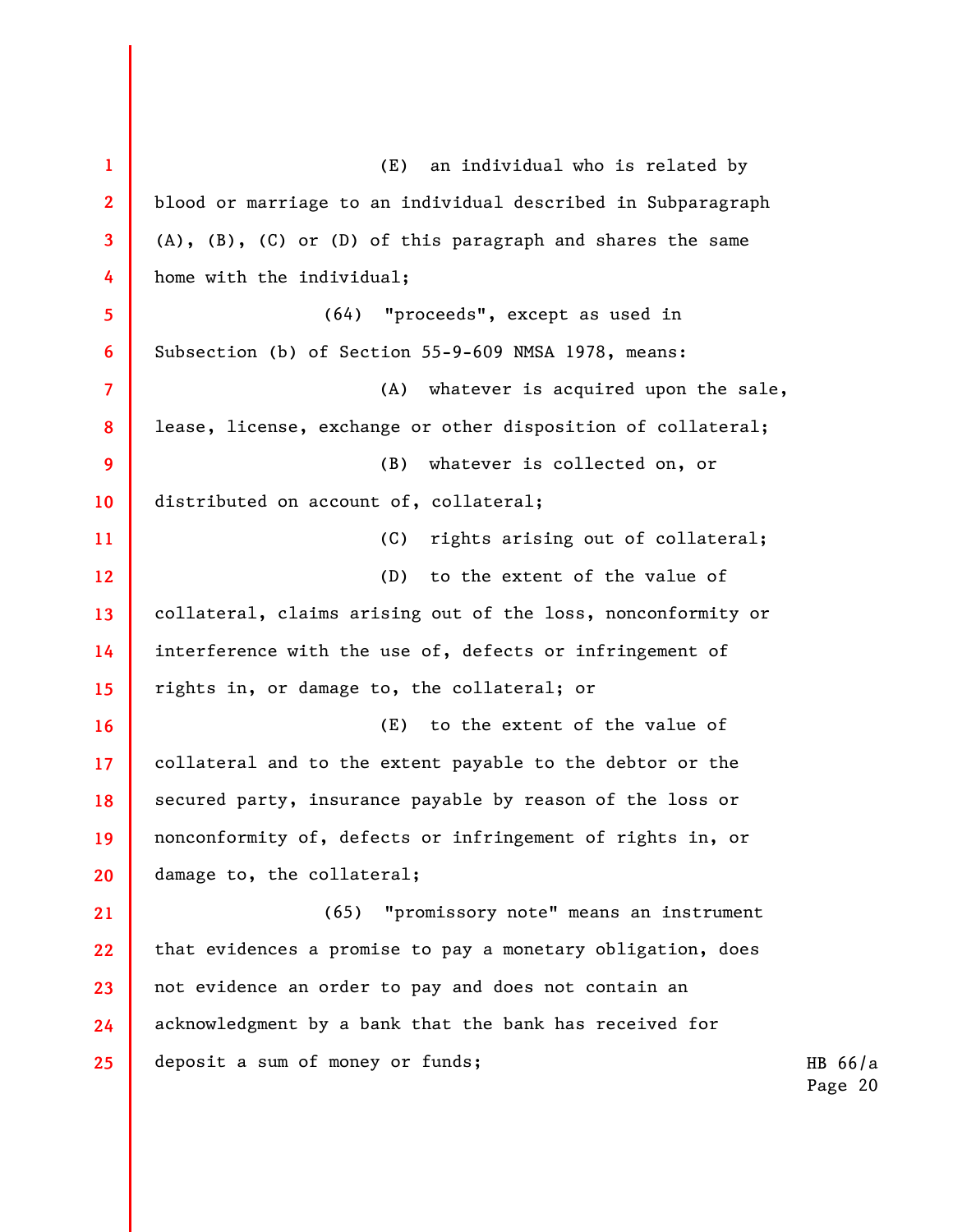1 2 3 4 5 6 7 8 9 10 11 12 13 14 15 16 17 18 19 20 21 22 23 24 25 (66) "proposal" means a record authenticated by a secured party, which record includes the terms on which the secured party is willing to accept collateral in full or partial satisfaction of the obligation it secures pursuant to Sections 55-9-620 through 55-9-622 NMSA 1978; (67) "public-finance transaction" means a secured transaction in connection with which: (A) debt securities are issued; (B) all or a portion of the securities issued have an initial stated maturity of at least twenty years; and (C) the debtor, obligor, secured party, account debtor or other person obligated on collateral, assignor or assignee of a secured obligation or assignor or assignee of a security interest is a state or a governmental unit of a state; (68) "public organic record" means a record that is available to the public for inspection and is: (A) a record consisting of the record initially filed with or issued by a state or the United States to form or organize an organization and any record filed with or issued by the state or the United States that amends or restates the initial record; (B) an organic record of a business trust consisting of the record initially filed with a state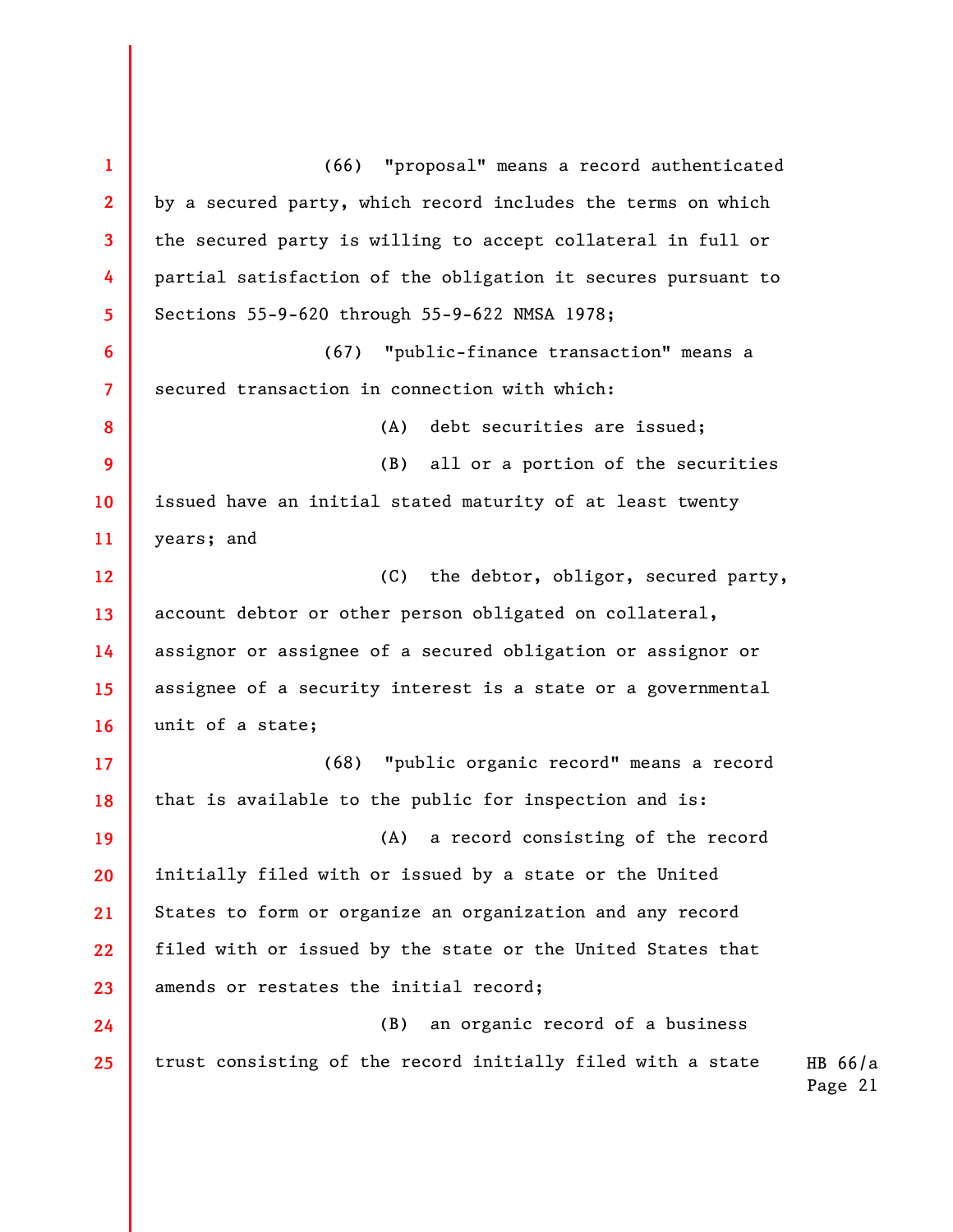and any record filed with the state that amends or restates the initial record if a statute of the state governing business trusts requires that the record be filed with the state; or

1

2

3

4

5 6 7 8 9 10 (C) a record consisting of legislation enacted by the legislature of a state or the congress of the United States that forms or organizes an organization; any record amending the legislation; and any record filed with or issued by the state or the United States that amends or restates the name of the organization;

11 12 13 14 15 16 (69) "pursuant to commitment", with respect to an advance made or other value given by a secured party, means pursuant to the secured party's obligation, whether or not a subsequent event of default or other event not within the secured party's control has relieved or may relieve the secured party from its obligation;

17 18 19 20 21 (70) "record", except as used in "for record", "of record", "record or legal title" and "record owner", means information that is inscribed on a tangible medium or that is stored in an electronic or other medium and is retrievable in perceivable form;

22 23 24 25 (71) "registered organization" means an organization formed or organized solely under the law of a single state or the United States by the filing of a public organic record with, the issuance of a public organic record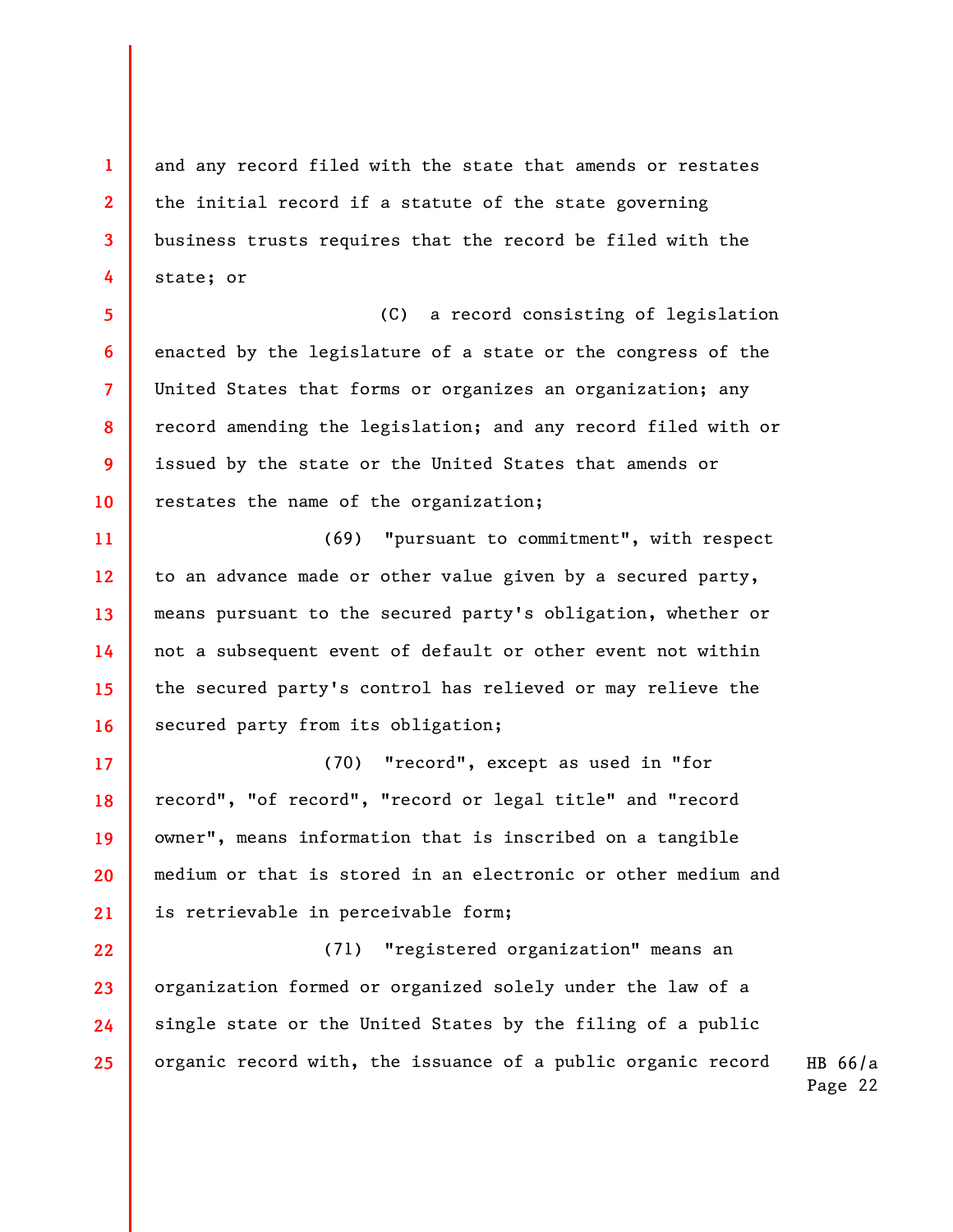HB 66/a Page 23 1 2 3 4 5 6 7 8 9 10 11 12 13 14 15 16 17 18 19 20 21 22 23 24 25 by or the enactment of legislation by the state or the United States. The term includes a business trust that is formed or organized under the law of a single state if a statute of the state governing business trusts requires that the business trust's organic record be filed with the state; (72) "secondary obligor" means an obligor to the extent that: (A) the obligor's obligation is secondary; or (B) the obligor has a right of recourse with respect to an obligation secured by collateral against the debtor, another obligor or property of either; (73) "secured party" means: (A) a person in whose favor a security interest is created or provided for under a security agreement, whether or not any obligation to be secured is outstanding; (B) a person that holds an agricultural lien; (C) a consignor; (D) a person to which accounts, chattel paper, payment intangibles or promissory notes have been sold; (E) a trustee, indenture trustee, agent, collateral agent or other representative in whose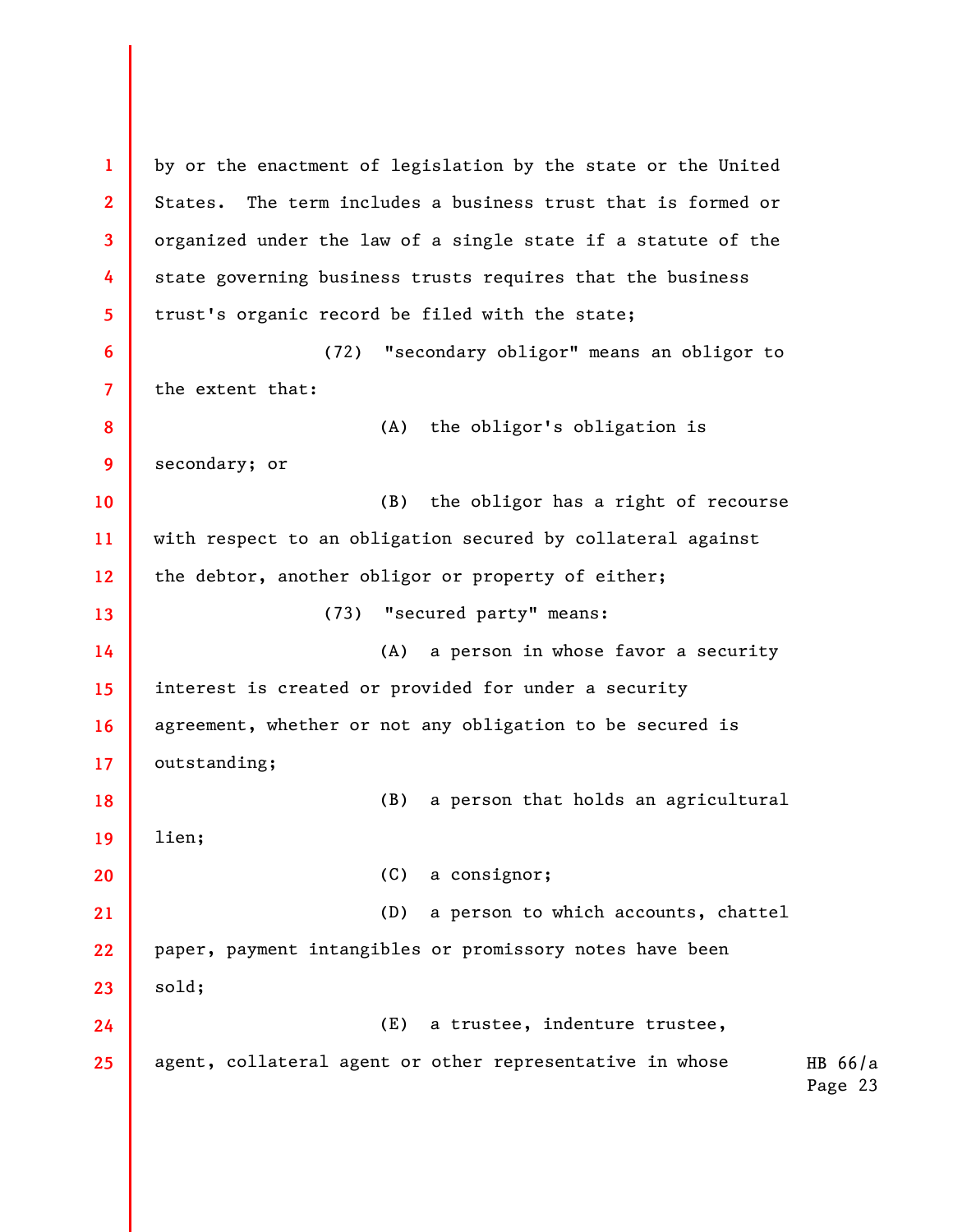HB 66/a Page 24 1 2 3 4 5 6 7 8 9 10 11 12 13 14 15 16 17 18 19 20 21 22 23 24 25 favor a security interest or agricultural lien is created or provided for; or (F) a person that holds a security interest arising under Section 55-2-401, Section 55-2-505, Subsection (3) of Section 55-2-711, Subsection (5) of Section 55-2A-508, Section 55-4-210 or Section 55-5-118 NMSA 1978; (74) "security agreement" means an agreement that creates or provides for a security interest; (75) "send", in connection with a record or notification, means: (A) to deposit in the mail, deliver for transmission or transmit by any other usual means of communication, with postage or cost of transmission provided for, addressed to any address reasonable under the circumstances; or (B) to cause the record or notification to be received within the time that it would have been received if properly sent under Subparagraph (A) of this paragraph; (76) "software" means a computer program and any supporting information provided in connection with a transaction relating to the program. The term does not include a computer program that is included in the definition of goods; (77) "state" means a state of the United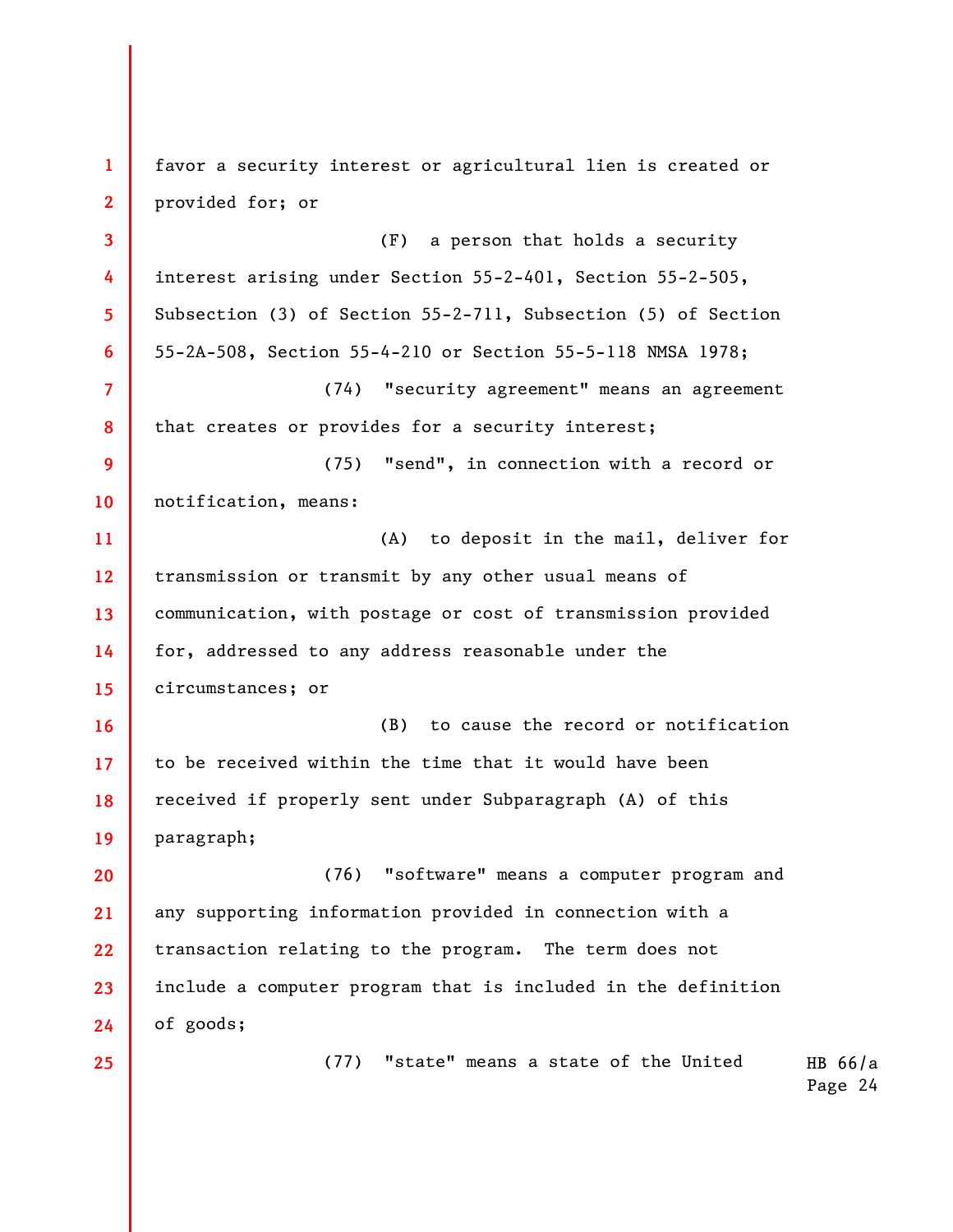HB 66/a Page 25 1 2 3 4 5 6 7 8 9 10 11 12 13 14 15 16 17 18 19 20 21 22 23 24 25 States, the District of Columbia, Puerto Rico, the United States Virgin Islands or any territory or insular possession subject to the jurisdiction of the United States; (78) "supporting obligation" means a letterof-credit right or secondary obligation that supports the payment or performance of an account, chattel paper, a document, a general intangible, an instrument or investment property; (79) "tangible chattel paper" means chattel paper evidenced by a record or records consisting of information that is inscribed on a tangible medium; (80) "termination statement" means an amendment of a financing statement that: (A) identifies, by its file number, the initial financing statement to which it relates; and (B) indicates either that it is a termination statement or that the identified financing statement is no longer effective; and (81) "transmitting utility" means an organization primarily engaged in the business of: (A) operating a railroad, subway, street railway or trolley bus; (B) transmitting communications electrically, electromagnetically or by light; (C) transmitting goods by pipeline or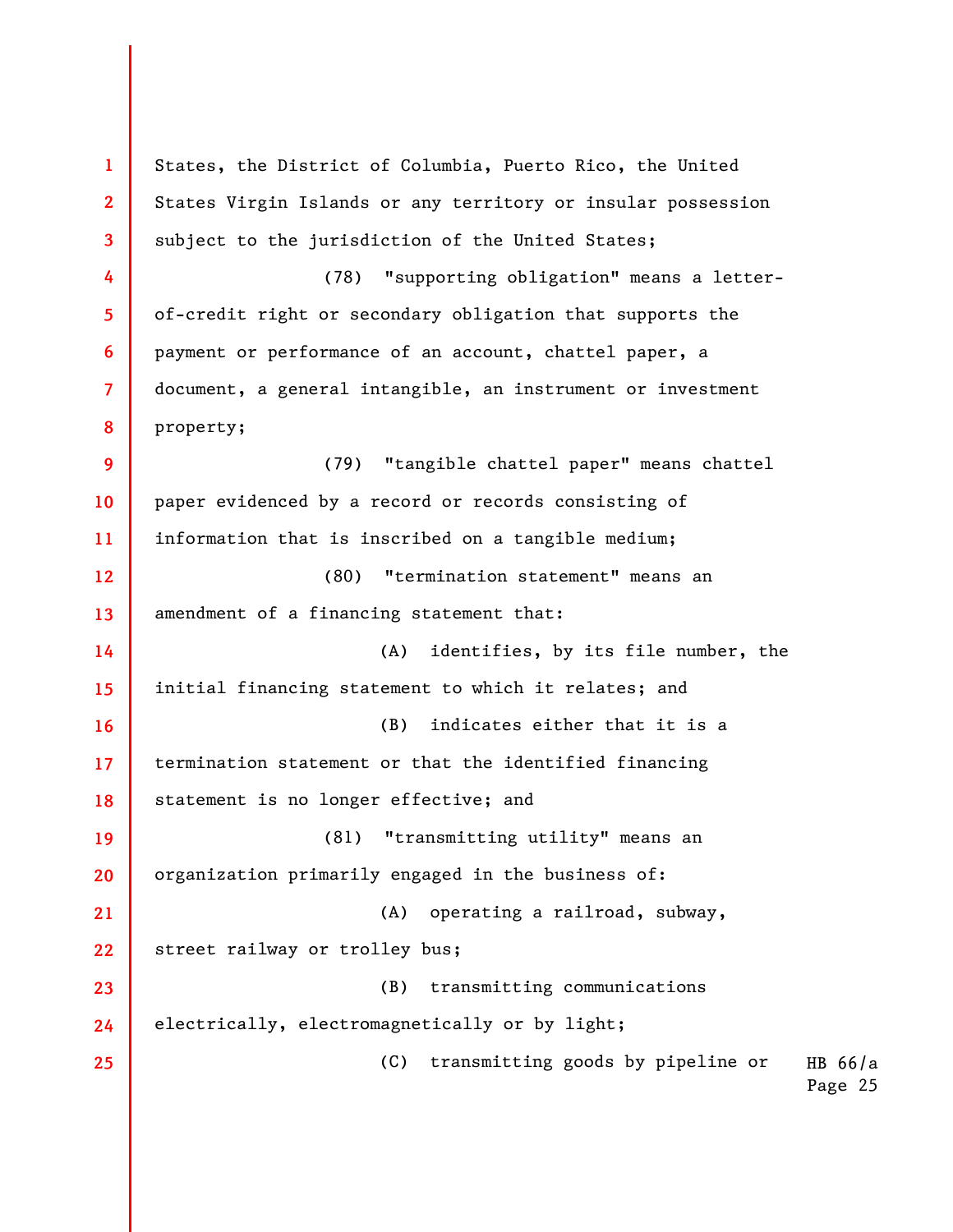"financial asset".  $\cdots$  . . . . . . . . . Section HB 66/a Page 26 1 2 3 4 5 6 7 8 9 10 11 12 13 14 15 16 17 18 19 20 21 22 23 24 25 sewer; or (D) transmitting or producing and transmitting electricity, steam, gas or water. (b) "Control", as provided in Section 55-7-106 NMSA 1978, and the following definitions in other articles apply to this article: "applicant". . . . . . . . . . . . . . . . Section 55-5-102 NMSA 1978; "beneficiary". . . . . . . . . . . . . . . Section 55-5-102 NMSA 1978; "broker" . . . . . . . . . . . . . . . . . Section 55-8-102 NMSA 1978; "certificated security". . . . . . . . . . Section 55-8-102 NMSA 1978; "check". . . . . . . . . . . . . . . . . . Section 55-3-104 NMSA 1978; "clearing corporation" . . . . . . . . . . Section 55-8-102 NMSA 1978; "contract for sale". . . . . . . . . . . Section 55-2-106 NMSA 1978; "customer" . . . . . . . . . . . . . . . . Section 55-4-104 NMSA 1978; "entitlement holder" . . . . . . . . . . . Section 55-8-102 NMSA 1978;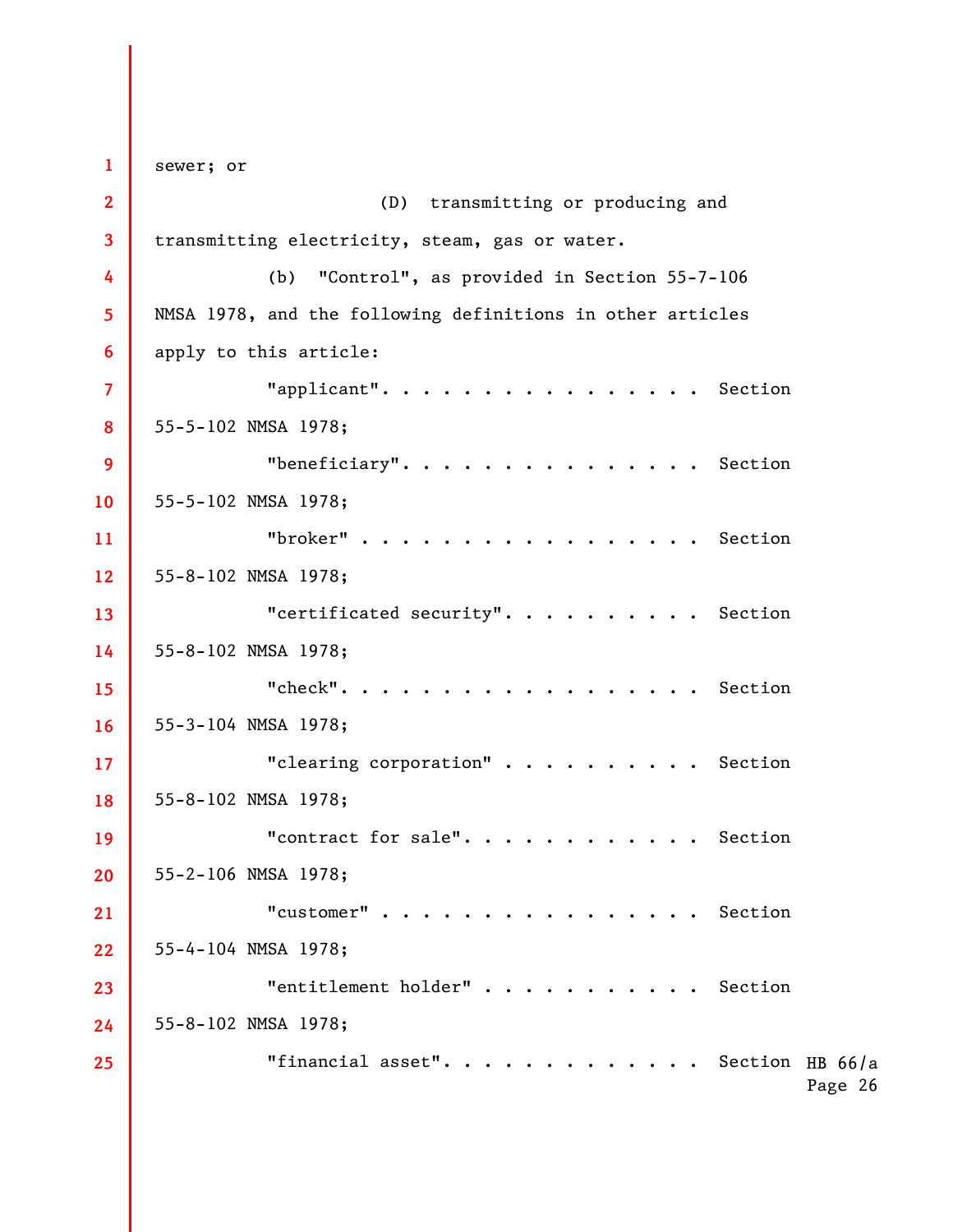HB 66/a Page 27 1 2 3 4 5 6 7 8 9 10 11 12 13 14 15 16 17 18 19 20 21 22 23 24 25 55-8-102 NMSA 1978; "holder in due course" . . . . . . . . . . Section 55-3-302 NMSA 1978; "issuer" (with respect to a letter of credit or letter-of-credit right) . . . . . . . . . . . . . . . Section 55-5-102 NMSA 1978; "issuer" (with respect to a security). . . Section 55-8-201 NMSA 1978; "issuer" (with respect to documents of title). . . . . . . . . . . . . . . . . . . . . . . . Section 55-7-102 NMSA 1978; "lease". . . . . . . . . . . . . . . . . . Section 55-2A-103 NMSA 1978; "lease agreement". . . . . . . . . . . . . Section 55-2A-103 NMSA 1978; "lease contract" . . . . . . . . . . . . . Section 55-2A-103 NMSA 1978; "leasehold interest" . . . . . . . . . . . Section 55-2A-103 NMSA 1978; "lessee" . . . . . . . . . . . . . . . . . Section 55-2A-103 NMSA 1978; "lessee in ordinary course of business". . Section 55-2A-103 NMSA 1978; "lessor" . . . . . . . . . . . . . . . . . Section 55-2A-103 NMSA 1978;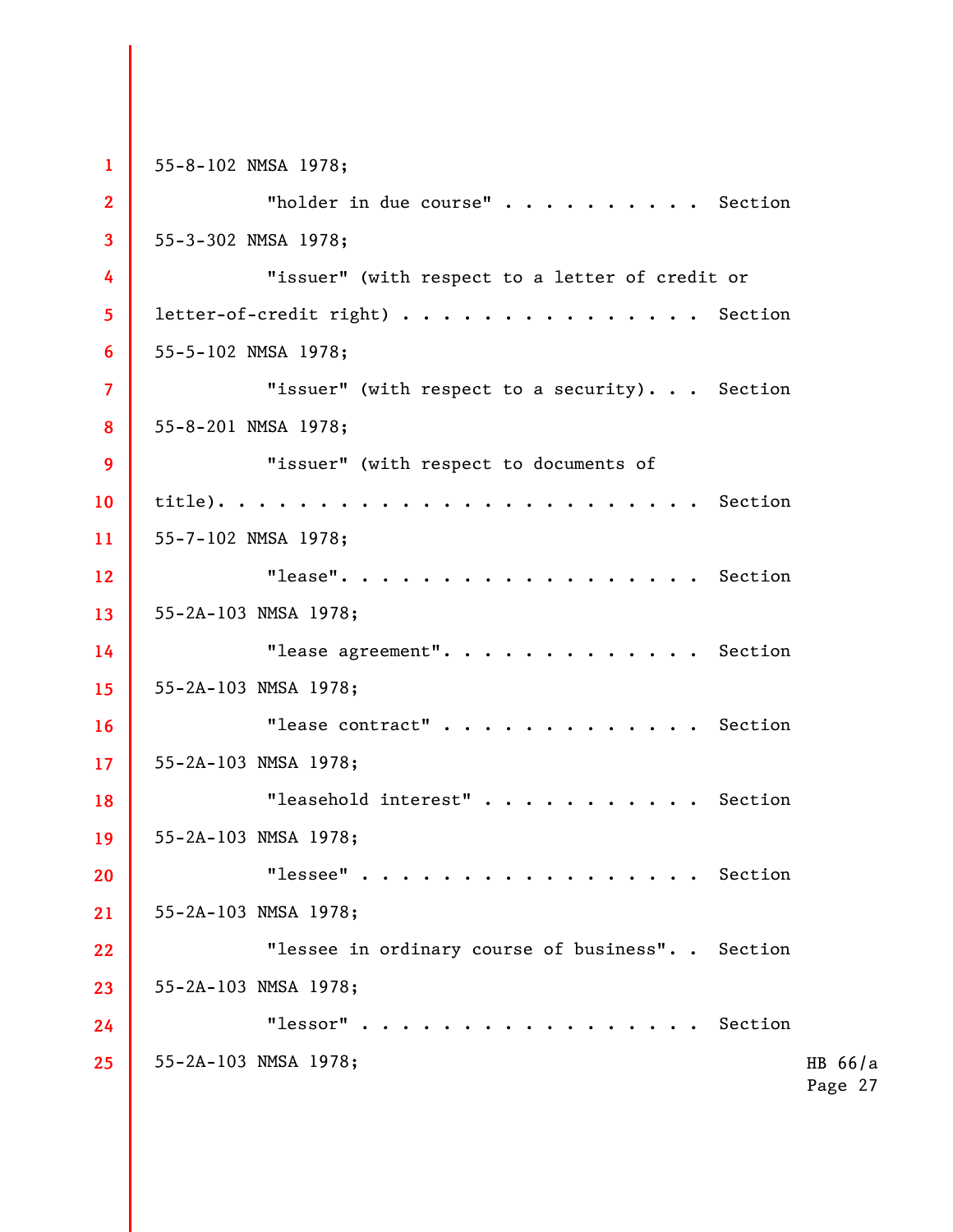"security certificate" . . . . . . . . . Section HB 66/a Page 28 1 2 3 4 5 6 7 8 9 10 11 12 13 14 15 16 17 18 19 20 21 22 23 24 25 "lessor's residual interest" . . . . . . . Section 55-2A-103 NMSA 1978; "letter of credit" . . . . . . . . . . . . Section 55-5-102 NMSA 1978; "merchant" . . . . . . . . . . . . . . . . Section 55-2-104 NMSA 1978; "negotiable instrument". . . . . . . . . . Section 55-3-104 NMSA 1978; "nominated person" . . . . . . . . . . . . Section 55-5-102 NMSA 1978; "note" . . . . . . . . . . . . . . . . . . Section 55-3-104 NMSA 1978; "proceeds of a letter of credit" . . . . . Section 55-5-114 NMSA 1978; "prove". . . . . . . . . . . . . . . . . . Section 55-3-103 NMSA 1978; "sale" . . . . . . . . . . . . . . . . . . Section 55-2-106 NMSA 1978; "securities account" . . . . . . . . . . . Section 55-8-501 NMSA 1978; "securities intermediary". . . . . . . . . Section 55-8-102 NMSA 1978; "security" . . . . . . . . . . . . . . . . Section 55-8-102 NMSA 1978;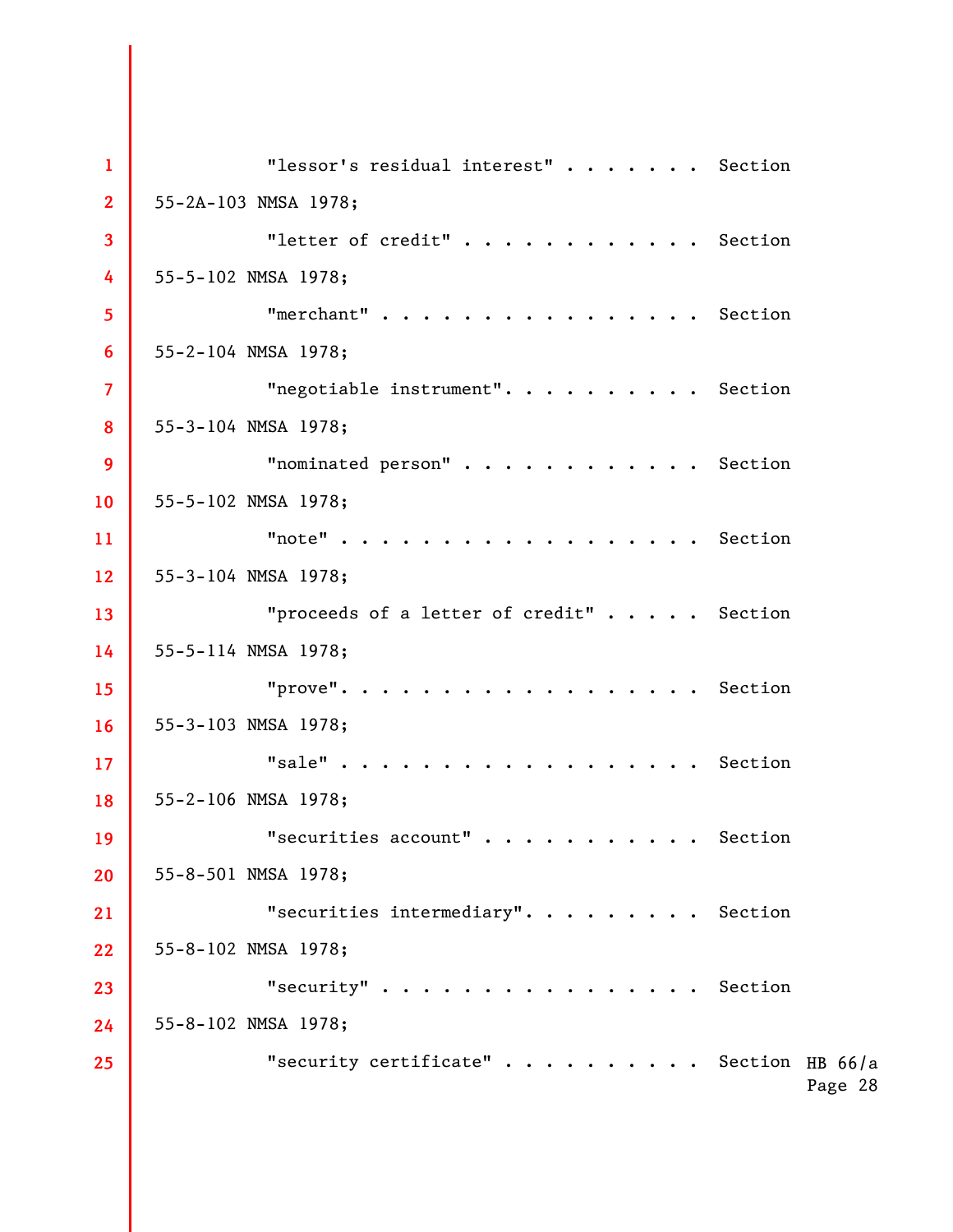HB 66/a Page 29 1 2 3 4 5 6 7 8 9 10 11 12 13 14 15 16 17 18 19 20 21 22 23 24 25 55-8-102 NMSA 1978; "security entitlement" . . . . . . . . . . Section 55-8-102 NMSA 1978; and "uncertificated security". . . . . . . . . Section 55-8-102 NMSA 1978. (c) Chapter 55, Article 1 NMSA 1978 contains general definitions and principles of construction and interpretation applicable throughout Chapter 55, Article 9 NMSA 1978." SECTION 2. Section 55-9-109 NMSA 1978 (being Laws 2001, Chapter 139, Section 9) is amended to read: "55-9-109. SCOPE.-- (a) Except as otherwise provided in Subsections (c) and (d) of this section, Chapter 55, Article 9 NMSA 1978 applies to: (1) a transaction, regardless of its form, that creates a security interest in personal property or fixtures by contract; (2) an agricultural lien; (3) a sale of accounts, chattel paper, payment intangibles or promissory notes; (4) a consignment; (5) a security interest arising under Section 55-2-401, 55-2-505, Subsection (3) of Section 55-2-711 or Subsection (5) of Section 55-2A-508 NMSA 1978, as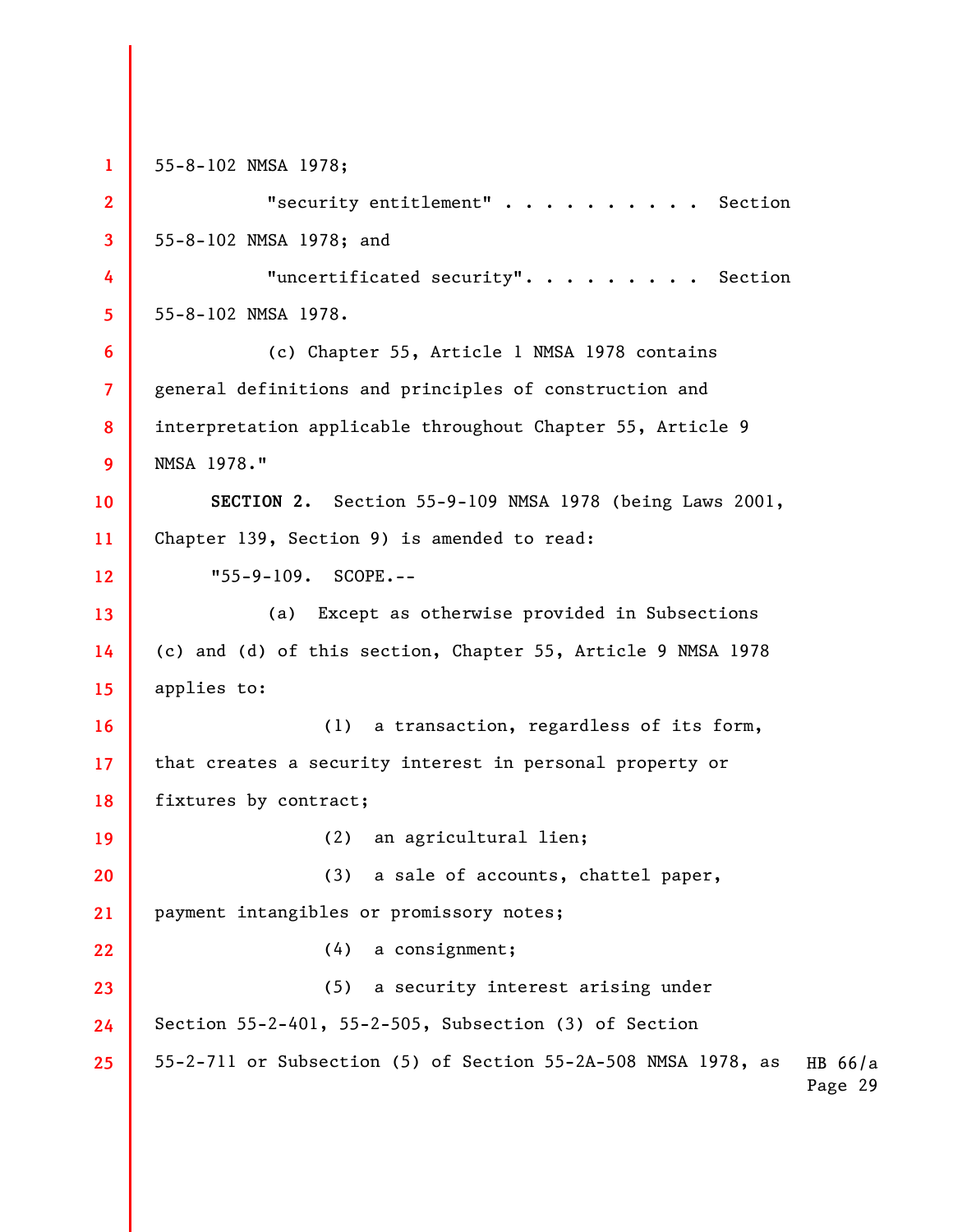HB 66/a Page 30 1 2 3 4 5 6 7 8 9 10 11 12 13 14 15 16 17 18 19 20 21 22 23 24 25 provided in Section 55-9-110 NMSA 1978; and (6) a security interest arising under Section 55-4-210 or 55-5-118 NMSA 1978. (b) The application of Chapter 55, Article 9 NMSA 1978 to a security interest in a secured obligation is not affected by the fact that the obligation is itself secured by a transaction or interest to which this article does not apply. (c) Chapter 55, Article 9 NMSA 1978 does not apply to the extent that: (1) a statute, regulation or treaty of the United States preempts the article; (2) another statute of this state expressly governs the creation, perfection, priority or enforcement of a security interest created by this state or a governmental unit of this state; (3) a statute of another state, a foreign country or a governmental unit of another state or a foreign country, other than a statute generally applicable to security interests, expressly governs creation, perfection, priority or enforcement of a security interest created by the state, country or governmental unit; or (4) the rights of a transferee beneficiary or nominated person under a letter of credit are independent and superior under Section 55-5-114 NMSA 1978.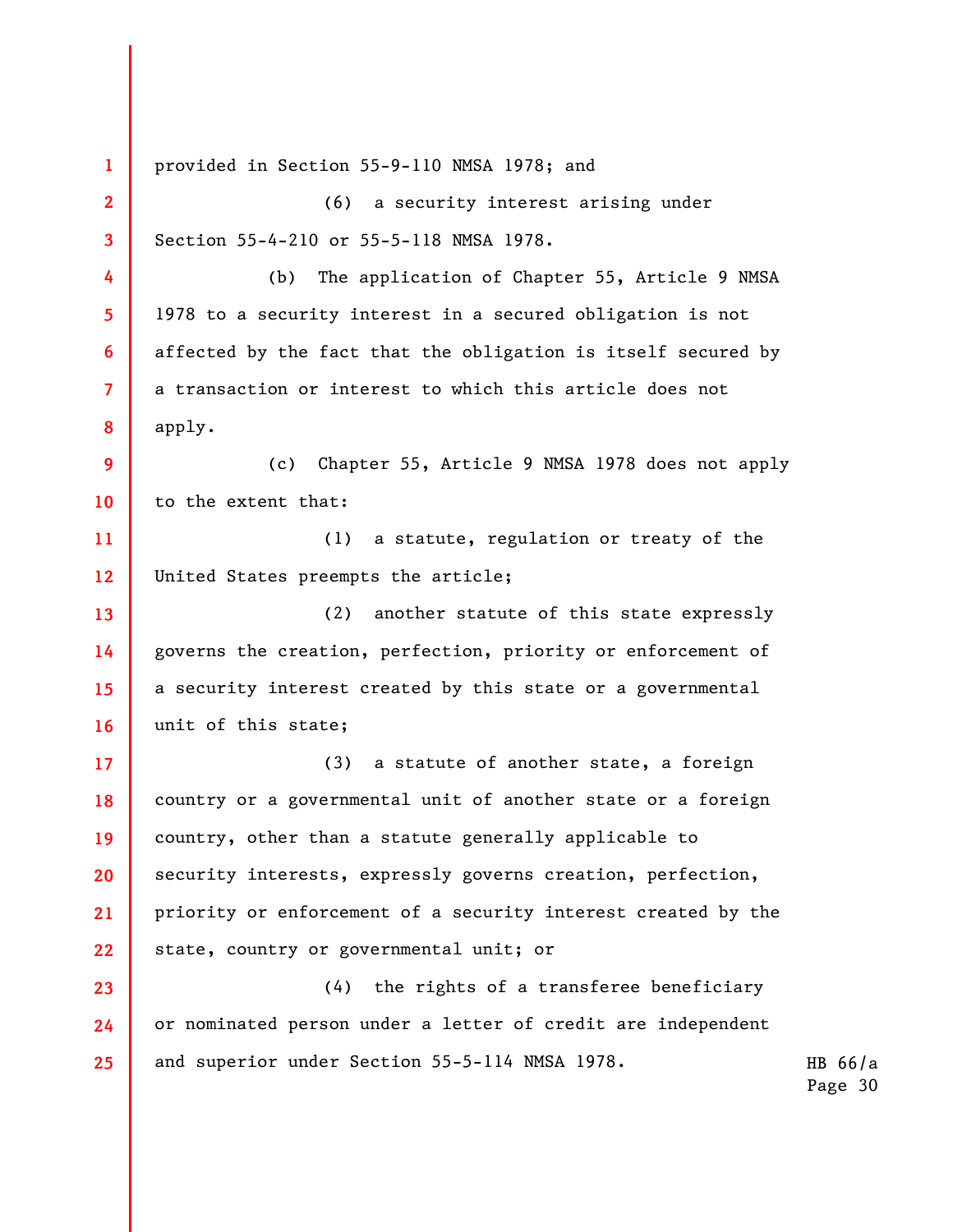HB 66/a Page 31 1 2 3 4 5 6 7 8 9 10 11 12 13 14 15 16 17 18 19 20 21 22 23 24 25 (d) Chapter 55, Article 9 NMSA 1978 does not apply to: (1) a landlord's lien, other than an agricultural lien; (2) a lien, other than an agricultural lien, given by statute or other rule of law for services or materials, but Section 55-9-333 NMSA 1978 applies with respect to priority of the lien; (3) an assignment of a claim for wages, salary or other compensation of an employee; (4) a sale of accounts, chattel paper, payment intangibles or promissory notes as part of a sale of the business out of which they arose; (5) an assignment of accounts, chattel paper, payment intangibles or promissory notes which is for the purpose of collection only; (6) an assignment of a right to payment under a contract to an assignee that is also obligated to perform under the contract; (7) an assignment of a single account, payment intangible or promissory note to an assignee in full or partial satisfaction of a preexisting indebtedness; (8) a transfer of an interest in or an assignment of a claim under a policy of insurance, other than an assignment by or to a health-care provider of a health-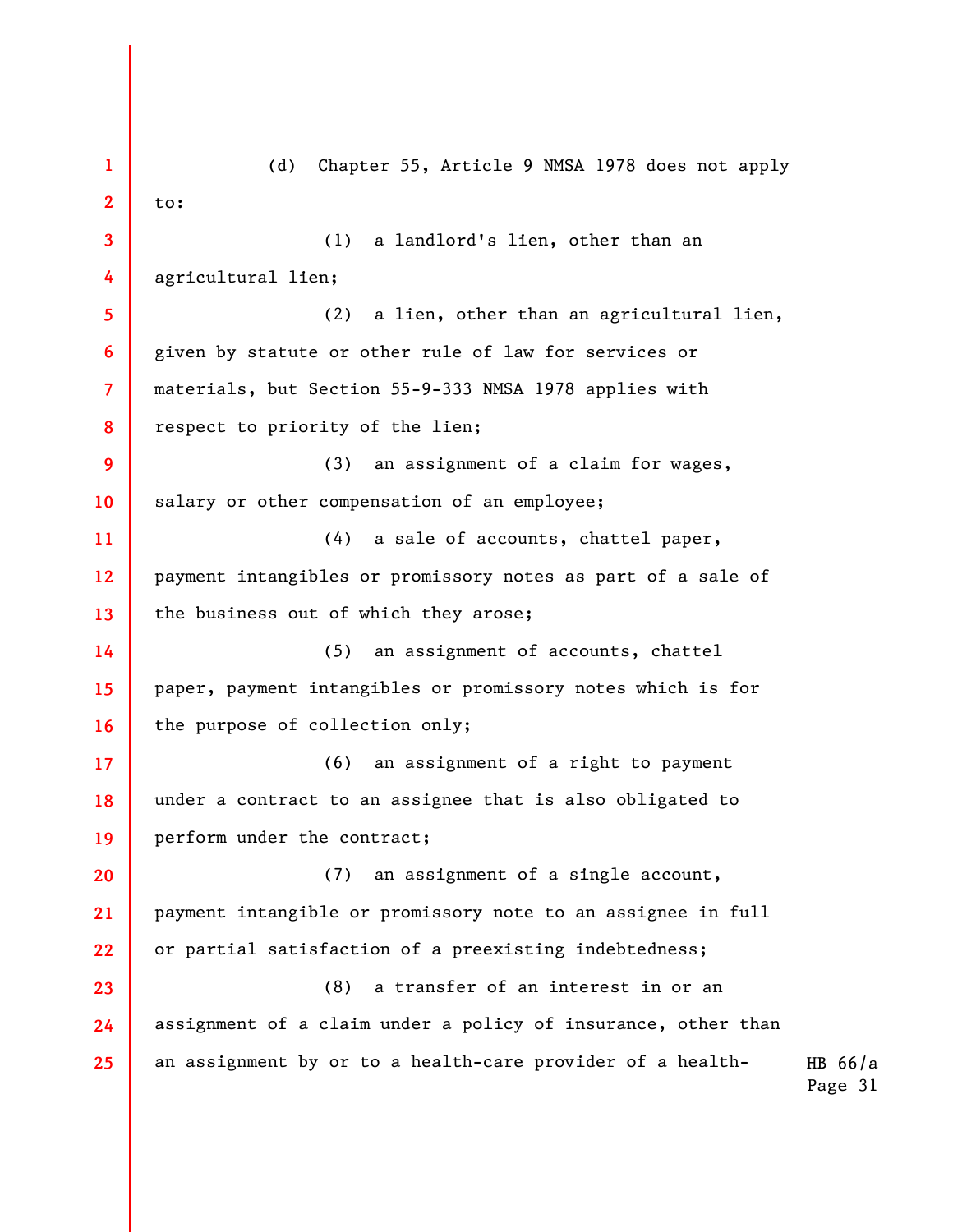1 2 3 4 5 6 7 8 9 10 11 12 13 14 15 16 17 18 19 20 21 22 23 24 25 care-insurance receivable and any subsequent assignment of the right to payment, but Sections 55-9-315 and 55-9-322 NMSA 1978 apply with respect to proceeds and priorities in proceeds; (9) an assignment of a right represented by a judgment, other than a judgment taken on a right to payment that was collateral; (10) a right of recoupment or set-off, but: (A) Section 55-9-340 NMSA 1978 applies with respect to the effectiveness of rights of recoupment or set-off against deposit accounts; and (B) Section 55-9-404 NMSA 1978 applies with respect to defenses or claims of an account debtor; (11) the creation or transfer of an interest in or lien on real property, including a lease or rents thereunder, except to the extent that provision is made for: (A) liens on real property in Sections 55-9-203 and 55-9-308 NMSA 1978; (B) fixtures in Section 55-9-334 NMSA 1978; (C) fixture filings in Sections 55-9-501, 55-9-502, 55-9-512, 55-9-516 and 55-9-519 NMSA 1978; and (D) security agreements covering personal and real property in Section 55-9-604 NMSA 1978;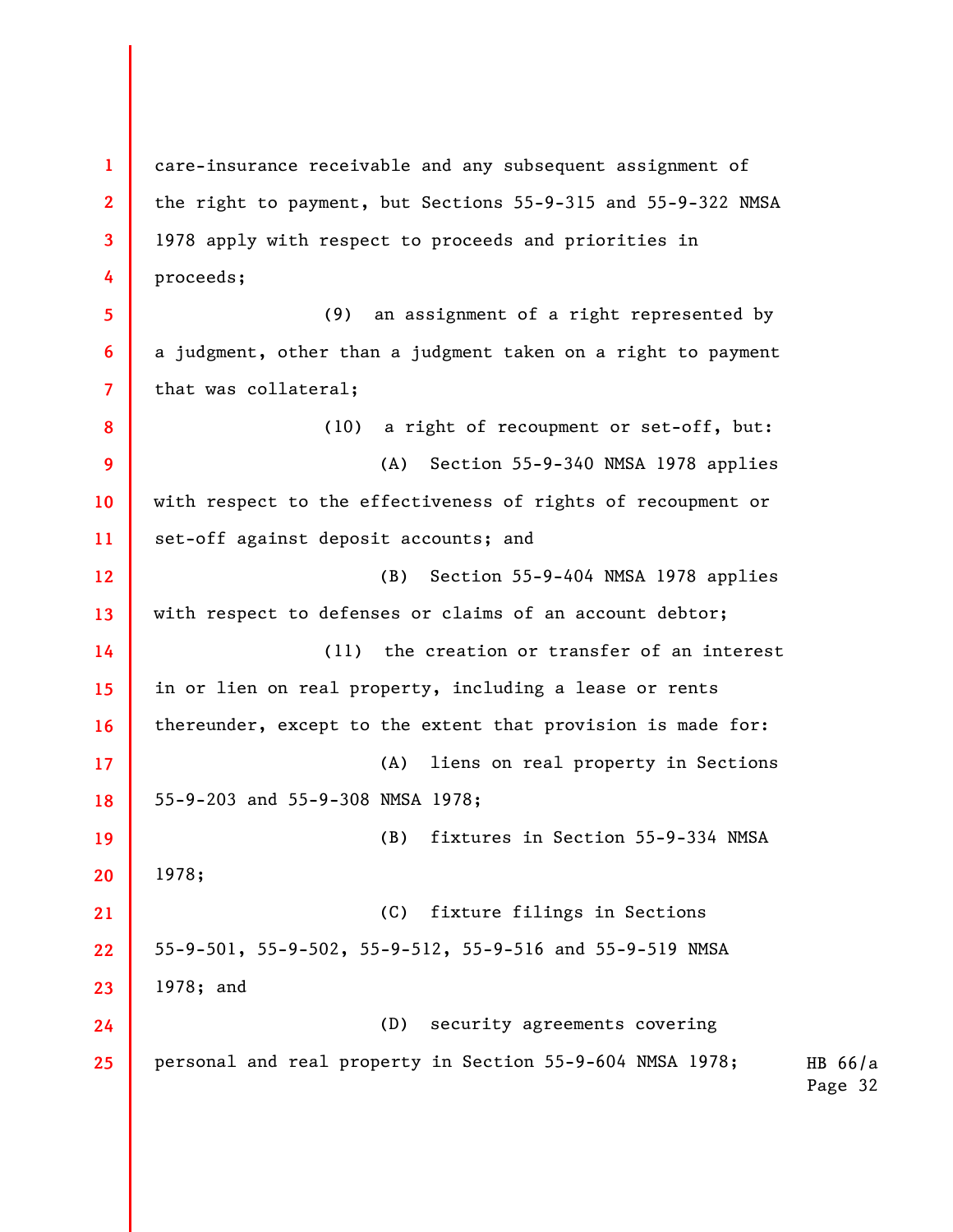(A) a person to which the secured party HB  $66/a$ Page 33 1 2 3 4 5 6 7 8 9 10 11 12 13 14 15 16 17 18 19 20 21 22 23 24 25 (12) an assignment of a claim arising in tort, other than a commercial tort claim, but Sections 55-9-315 and 55-9-322 NMSA 1978 apply with respect to proceeds and priorities in proceeds; (13) an assignment of a deposit account in a consumer transaction, but Sections 55-9-315 and 55-9-322 NMSA 1978 apply with respect to proceeds and priorities in proceeds; or (14) a public-finance transaction or other transfer by a state or a governmental unit of a state." SECTION 3. Section 55-9-620 NMSA 1978 (being Laws 2001, Chapter 139, Section 117) is amended to read: "55-9-620. ACCEPTANCE OF COLLATERAL IN FULL OR PARTIAL SATISFACTION OF OBLIGATION--COMPULSORY DISPOSITION OF COLLATERAL.-- (a) Except as otherwise provided in Subsection (g) of this section, a secured party may accept collateral in full or partial satisfaction of the obligation it secures only if: (1) the debtor consents to the acceptance under Subsection (c) of this section; (2) the secured party does not receive, within the time set forth in Subsection (d) of this section, a notification of objection to the proposal authenticated by: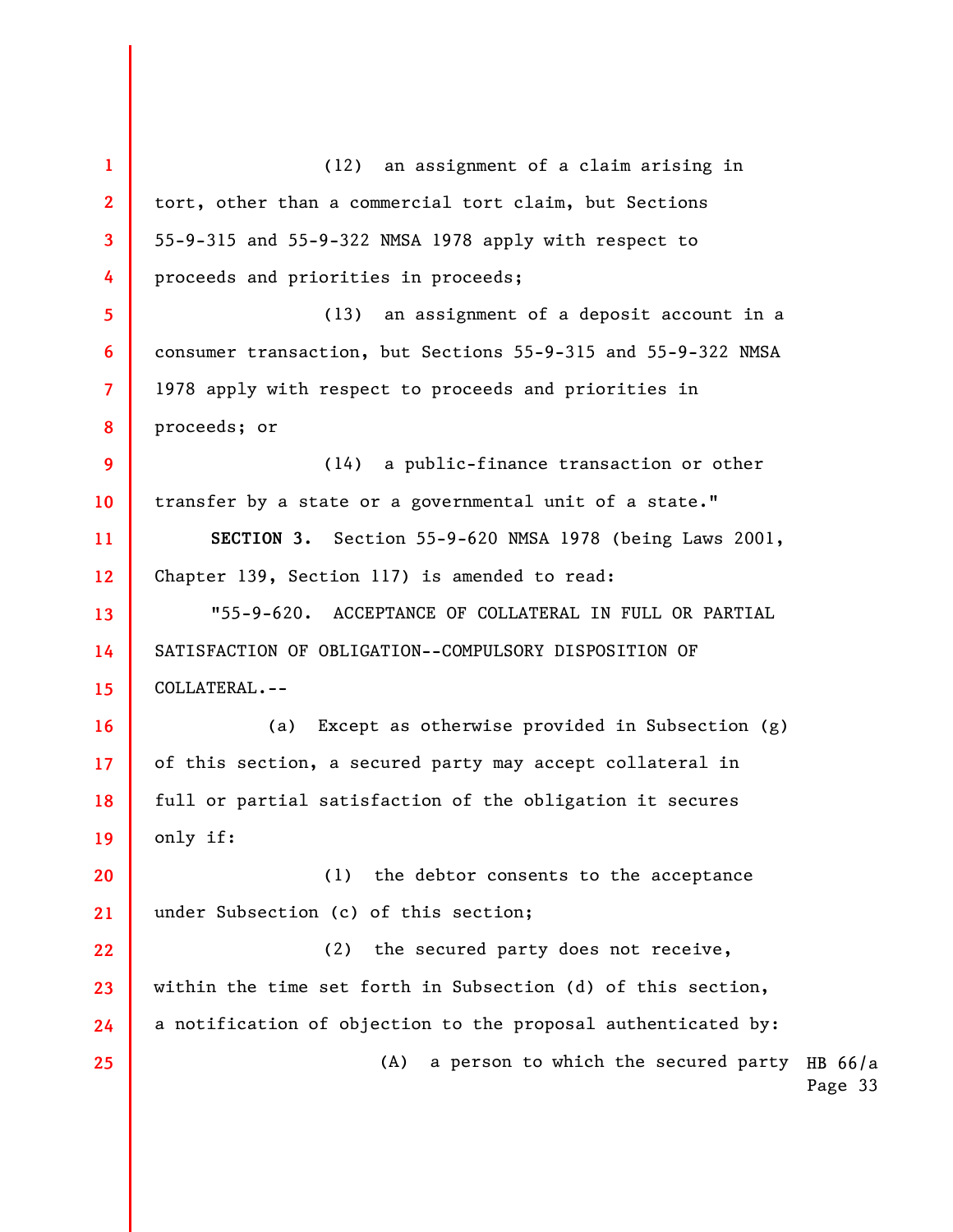HB 66/a 1 2 3 4 5 6 7 8 9 10 11 12 13 14 15 16 17 18 19 20 21 22 23 24 25 was required to send a proposal under Section 55-9-621 NMSA 1978; or (B) any other person, other than the debtor, holding an interest in the collateral subordinate to the security interest that is the subject of the proposal; (3) if the collateral is consumer goods, the collateral is not in the possession of the debtor when the debtor consents to the acceptance; and (4) Subsection (e) of this section does not require the secured party to dispose of the collateral or the debtor waives the requirement pursuant to Section 55-9-624 NMSA 1978. (b) A purported or apparent acceptance of collateral under this section is ineffective unless: (1) the secured party consents to the acceptance in an authenticated record or sends a proposal to the debtor; and (2) the conditions of Subsection (a) of this section are met. (c) For purposes of this section: (1) a debtor consents to an acceptance of collateral in partial satisfaction of the obligation it secures only if the debtor agrees to the terms of the acceptance in a record authenticated after default; and (2) a debtor consents to an acceptance of

Page 34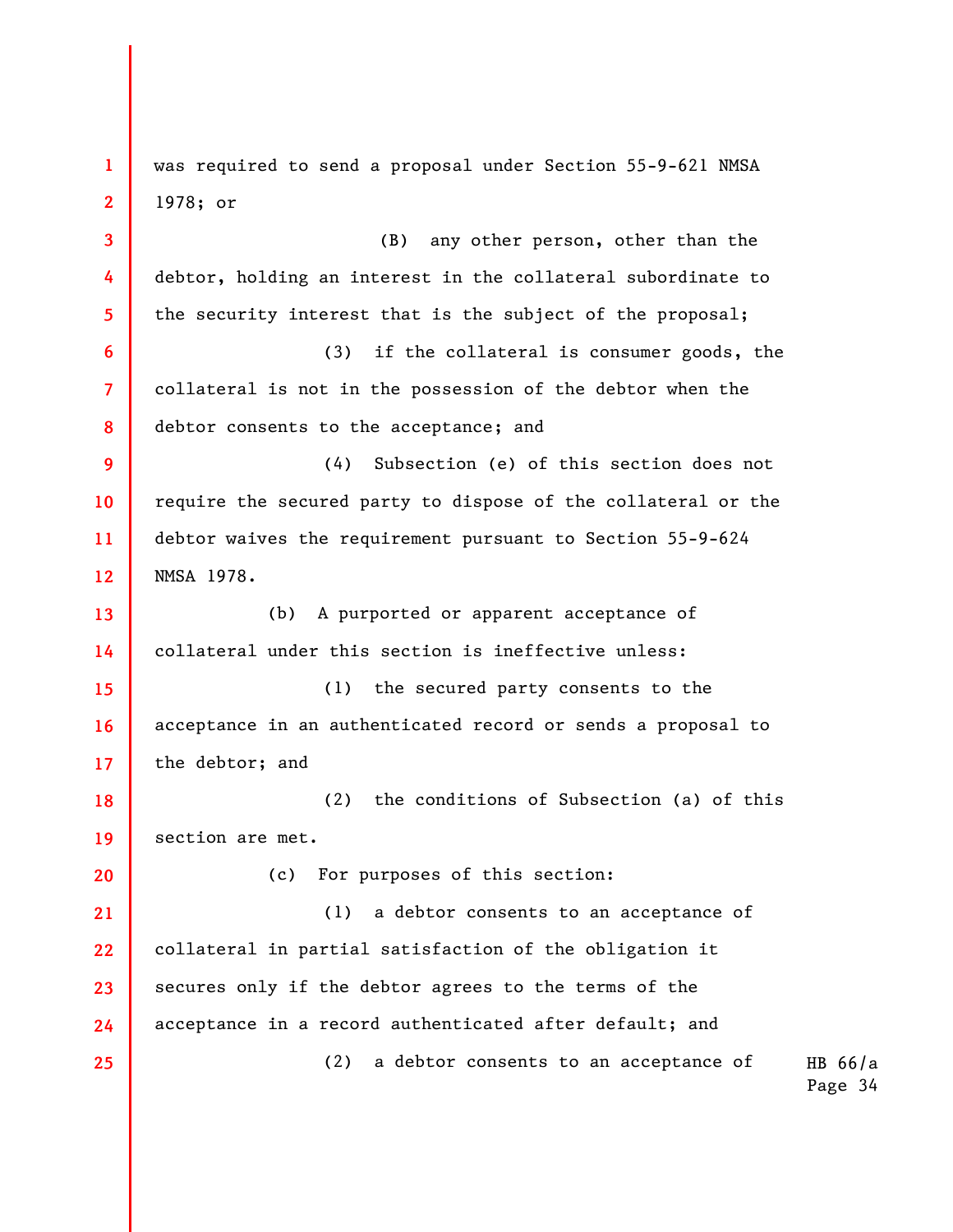HB 66/a Page 35 1 2 3 4 5 6 7 8 9 10 11 12 13 14 15 16 17 18 19 20 21 22 23 24 25 collateral in full satisfaction of the obligation it secures only if the debtor agrees to the terms of the acceptance in a record authenticated after default or the secured party: (A) sends to the debtor after default a proposal that is unconditional or subject only to a condition that collateral not in the possession of the secured party be preserved or maintained; (B) in the proposal, proposes to accept collateral in full satisfaction of the obligation it secures; and (C) does not receive a notification of objection authenticated by the debtor within twenty days after the proposal is sent. (d) To be effective under Paragraph (2) of Subsection (a) of this section, a notification of objection must be received by the secured party: (1) in the case of a person to which the proposal was sent pursuant to Section 55-9-621 NMSA 1978, within twenty days after notification was sent to that person; and (2) in other cases: (A) within twenty days after the last notification was sent pursuant to Section 55-9-621 NMSA 1978; or (B) if a notification was not sent,